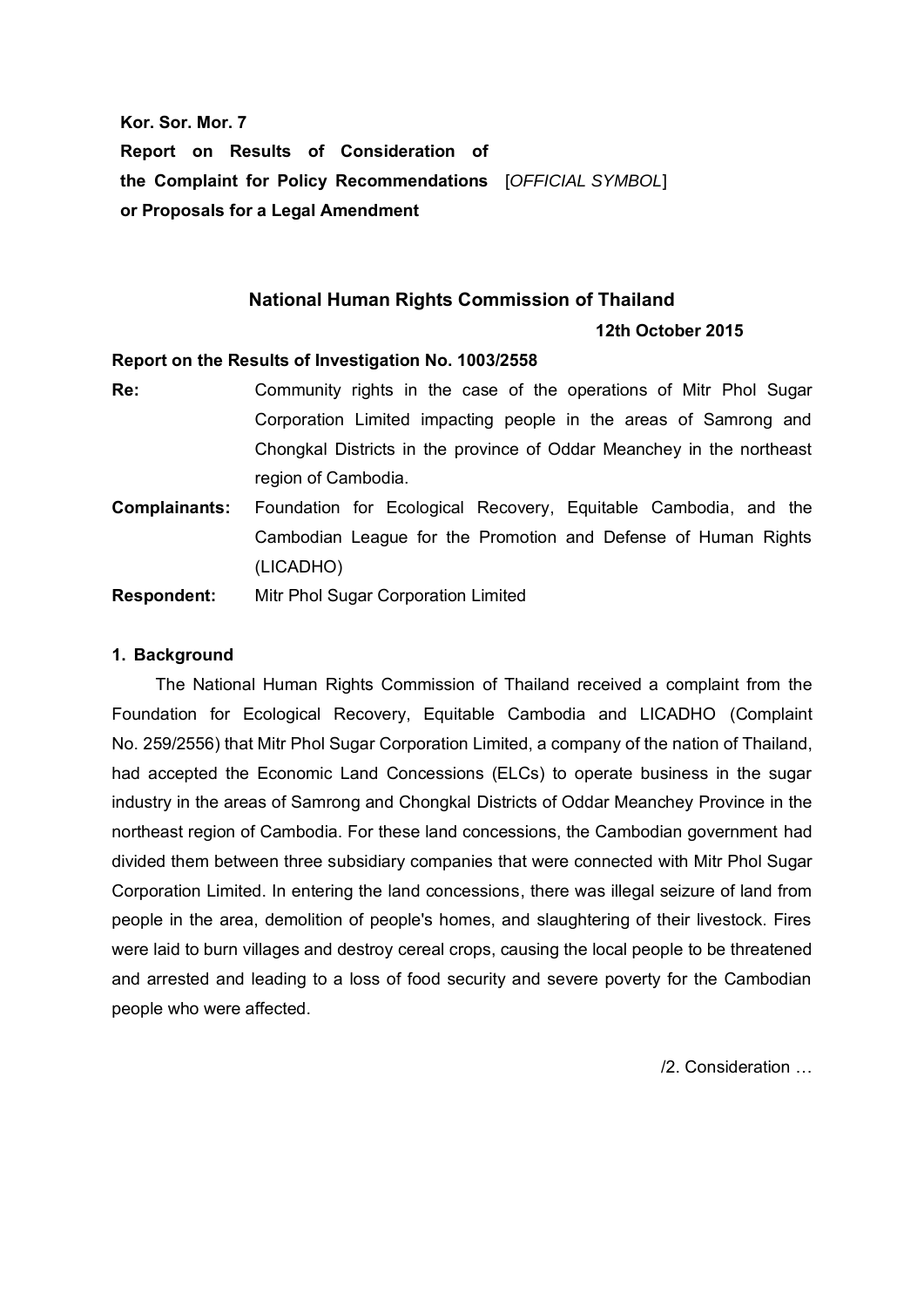#### **2. Consideration of the Complaint**

The National Human Rights Commission of Thailand has considered and has formed the opinion that in this case, the complaint to be considered was whether Mitr Phol Sugar Corporation Limited, an organization from the business sector in Thailand, may not have conducted its business in accordance with international commitments to human rights to which Thailand is a party, which are the International Covenant on Civil and Political Rights (ICCPR), the International Covenant on Economic, Social and Cultural Rights (ICESCR) and the ASEAN Human Rights Declaration, and there also may be conflict with the United Nations Guiding Principles on Business and Human Rights: Implementing the United Nations 'Protect, Respect and Remedy' Framework (2011), which has the basic principle that business organizations must respect human rights by avoiding any practice or participation in causing an impact on human rights and violating the human rights of others, and they should oversee negative impacts from the involvement of business organizations and prevent or reduce impact on human rights that are directly concerned with the manufacturing operations or services of business organizations that are the result of business relations, even if the business organization has not had a part in causing any impact.

The substance of this complaint thus has the basis that the operations of this Thai business organization may be related to and be the cause of a problem of human rights violations of the Cambodian people coupled with the complainants being private human rights organizations who are juristic persons under Thai law, which are operations directly related to promoting and protecting human rights and do not have a political purpose or the intent to trade for profit from their operations. Therefore, they have the right to file a complaint pursuant to Section 24 of the National Human Rights Commission of Thailand Act BE 2542 (1999), and the case therefore is within the jurisdiction of the National Human Rights Commission of Thailand, pursuant to the National Human Rights Commission of Thailand Act BE 2542 (1999), Section 15 (1), (2) and (3), which stipulates that the National Human Rights Commission of Thailand has the authority to promote respect for and compliance with the principles of Human Rights, both at the national and international level, to investigate and report on commissions or omissions of acts that are a violation of Human Rights, or are not in accordance with the international commitments concerning human rights to which Thailand is a party, and to propose policy and advice in amending laws, rules or regulations to the National Assembly and the Council of Ministers to promote and protect human rights.

/Regarding this, …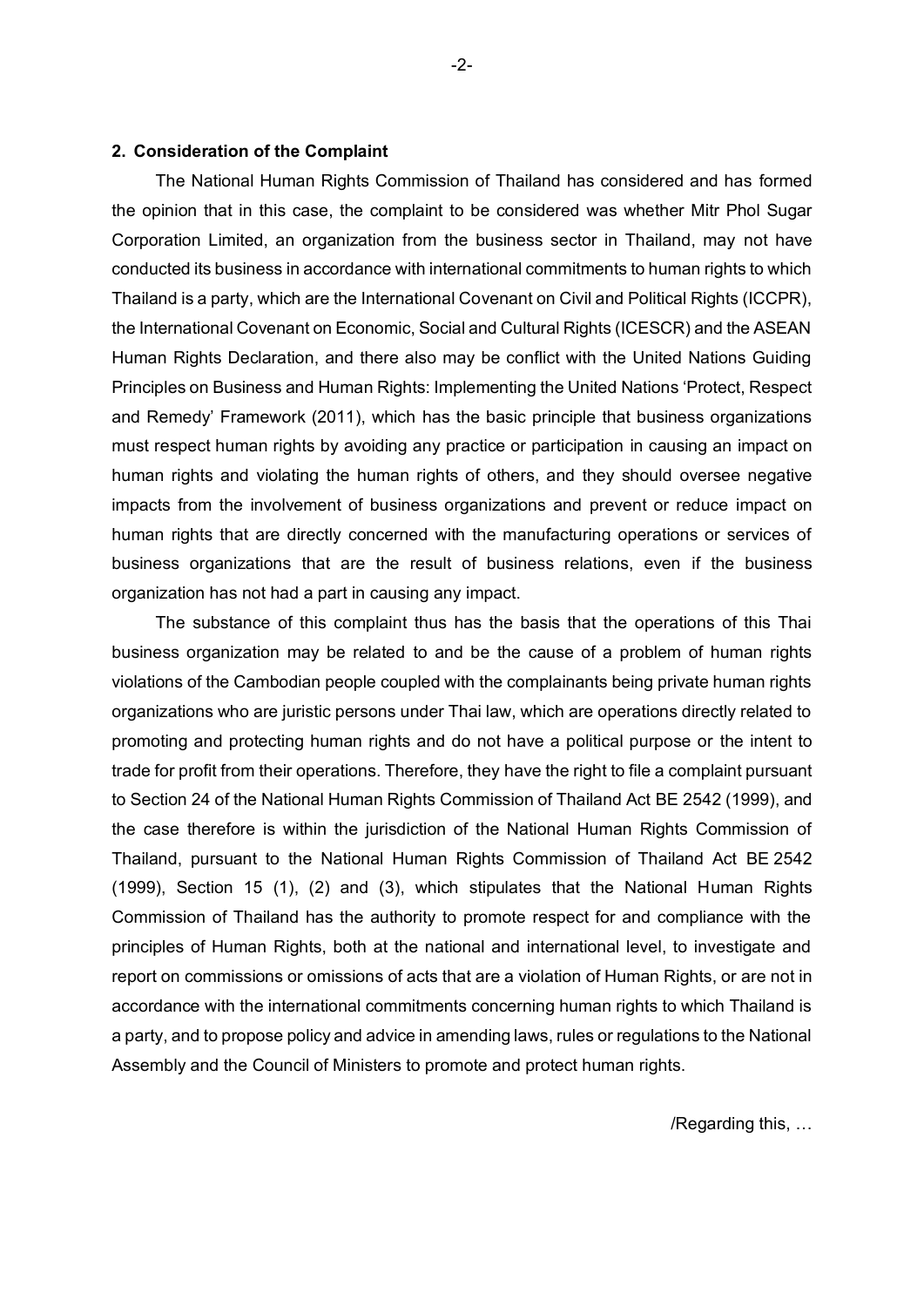Regarding this, the subcommittee considering the matter of the complaint and screening investigation reports into violations of human rights, at Meeting Number 16/2556 on the 11th of June 2013, passed a resolution to pass the matter to the Subcommittee for Community Rights for further consideration and action.

#### **3. The investigation**

The Subcommittee for Community Rights considered the complaint, made a record of the testimonies of the complainants and related parties, as well as undertaking an investigation consistent with their powers pursuant to the National Human Rights Commission of Thailand Act BE 2542 (1999) Section 15, and established topics of investigation following the complaint as to whether in the business operations of Mitr Phol Sugar Corporation Limited, and the acceptance from Economic Land Concessions to conduct a business of sugar mills and sugarcane plantations in the areas of Samrong and Chongkal Districts of Oddar Meanchey Province in the northeast of Cambodia, there were actions leading to the facts of the complaint that there were violations of the human rights of others and whether ways were sought to prevent or reduce the related impacts on human rights from these operations with measures to address the problem with compensation or a remedy for justice, as well as the case of whether it was appropriate to propose policy to the Council of Ministers and pertinent agencies.

### **3.1 Testimony of the Complainants**

The complainants were private human rights organizations who were juristic persons under the law, (Foundation for Ecological Recovery) and Equitable Cambodia and LICADHO, gave evidence verbally to the Subcommittee for Community Rights on the 11th of November 2014, and made statements in documents that Mitr Phol Sugar Corporation Limited, a private company of the nation of Thailand, was connected to incidents of violations of human rights that occurred in Cambodia, and this testimony has been summarized as follows:

1. Origins

In January 2008, the Ministry of Agriculture, Forestry and Fisheries of Cambodia (MAFF) approved to grant the Economic Land Concessions (ELCs), over a period of 70 years in the areas of Samrong and Chongkal Districts of Oddar Meanchey in the northeast of Cambodia, the three sugar companies as follows:

- (1) Angor Sugar Co. Ltd.,
- (2) Tonle Sugar Cane Co. Ltd.,
- (3) Cane and Sugar Valley Co. Ltd.,

/All 3 companies …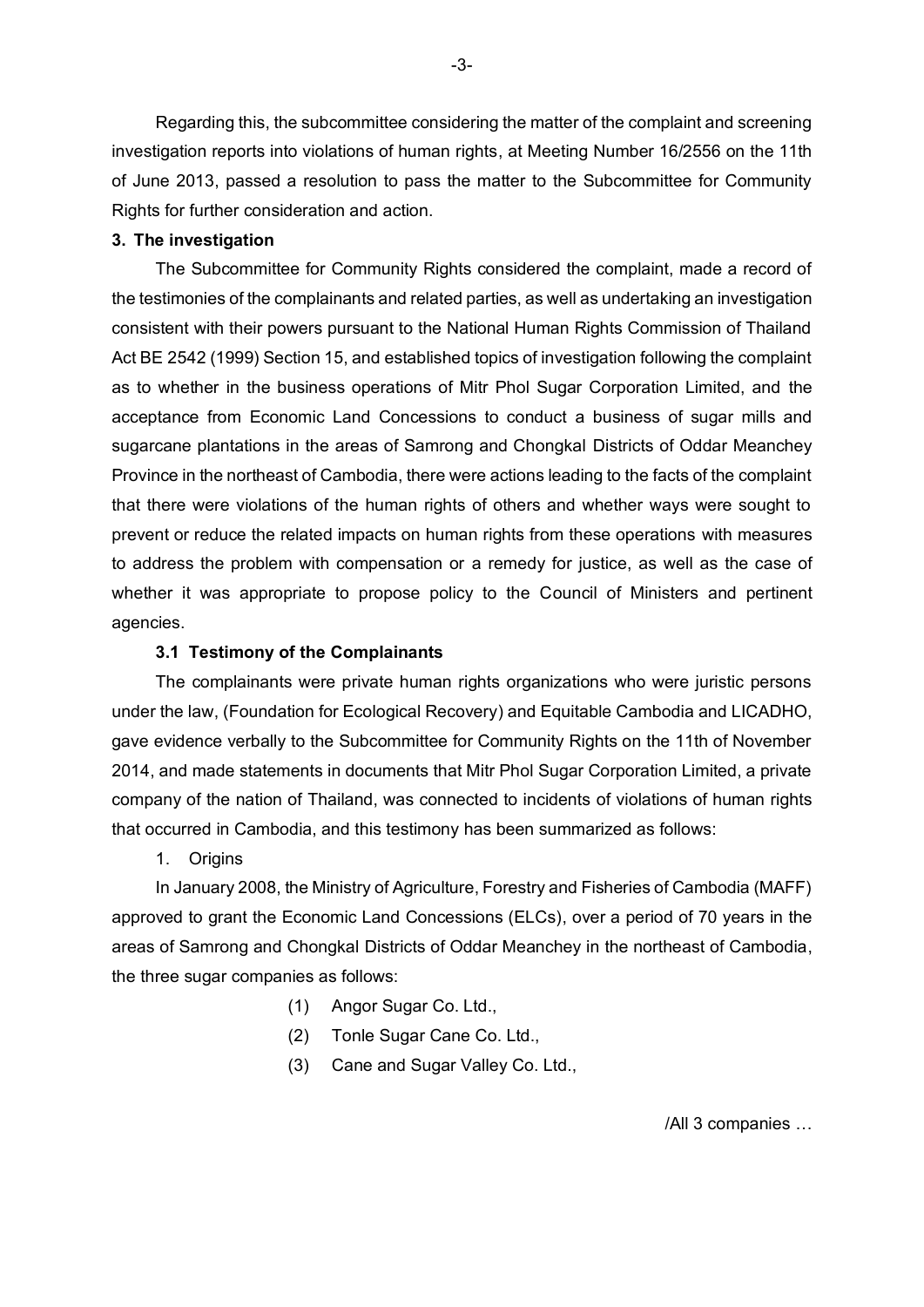All 3 companies were subsidiary companies of the Mitr Phol Sugar Group, with the directors of all three companies being high-ranking officers of Mitr Phol Sugar Corporation Limited, and they had received permission from the Cabinet and their concessions on the same day. There was a signing of the concession agreements on the same day, in which all three companies received land concessions totalling over 19,700 hectares (1 hectare equal to 6.25 rai) in the areas of the villages of Bos, O'Bat Moan, Taman, Trapaing Veng and Ktum.

2. Problems and impacts arising in Cambodia

2.1. Eviction, demolition and burning of houses

After receiving its concession in April 2008, employees of Angor Sugar Co. Ltd., dismantled and demolished the houses of villagers in O'Bat Moan, a total of 154 houses, while over 150 police officers, soldiers and forest rangers dismantled and burned down the houses of villagers in Bos until they were completely destroyed and evicted local people from the area. Later in October 2009, another 100 houses were dismantled and burnt in O'Bat Moan. The total number of local people's houses dismantled and burned in O'Bat Moan was 254.

2.2. Arrests on charges and imprisonment

During the evictions, there were arrests, imprisonments and assaults on two persons who were formerly village and community leaders, who were imprisoned for a period of 2 years on charges of clearing state forest, while another two persons were released after 6 months of confinement in a confinement camp before their trial. One of those arrested was a woman named Mrs Hoy Mai, a villager from Bos. She testified at a meeting of the Subcommittee on Community Rights on 11th November 2014 that on the 12th of October 2009, after the village of Bos was demolished and burned down, Mrs Hoy Mai, and her husband and another six villagers travelled from the area to petition Prime Minister Samdech Hun Sen in Phnom Penh. However, on arrival, they were denied permission to meet the Prime Minister and stayed overnight at an old chedi in central Phnom Penh. During the night, the police arrested Mrs Hoy Mai, from which her husband and other villagers managed to escape. Mrs Hoy Mai was arrested and charged with the breach of a criminal case under forestry law and was imprisoned in Siam Reap Prison when she was 5 months pregnant.

After having been imprisoned for 8 months, subsequently in June 2010, Mrs Hoy Mai and her son who had been born in prison, were released on the condition of signing

/an agreement …

-4-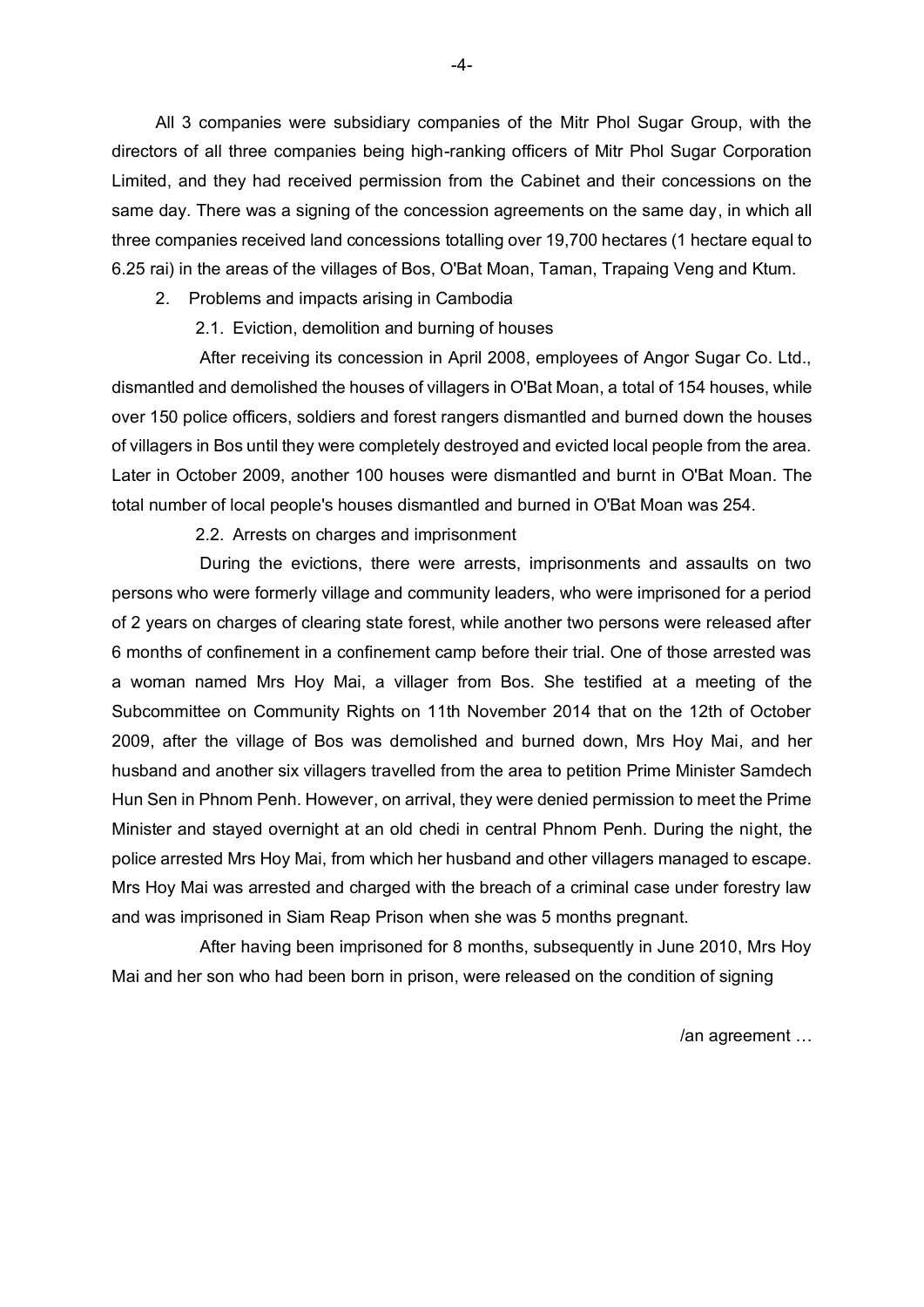an agreement to withdraw her claim of land rights in Bos and accept land that had been allocated to her in its place. However, after Mrs Hoy Mai returned home, she did not receive any land as had been promised.

2.3. Loss of agricultural land

Villagers had to lose a large amount of land for farming rice, other crops and fruit orchards. A survey of the information found that villagers lost an average of five hectares of rice farming land per family. The seizure of land occurred during the villagers' harvest season, causing them to lose their entire crop of cereal. Villagers also found that their produce, which had been seized, was sold by the land concessionaires.

2.4. Lack of food security

From the loss of agricultural land and the inability to harvest the complete crop that had been grown, the villagers did not have an adequate food supply to live, and they did not have enough money to buy food to live. Apart from this, the area of community forest that villagers used to use as a source of food was allowed to become degraded and was destroyed by the company making a sugar cane plantation. Also, the concession of Angor Sugar Company made the community forest (currently the subject of a submission to be officially demarcated as a community forest), which was originally in the area of Rattanak Sambak community and covered 26,772 hectares, become reduced to only 12,872 hectares, impacting many thousands of people in 16 villages. Meanwhile, natural water sources that had been used, both as a source of potable water and for catching aquatic animals or collecting water plants, was enclosed by the sugar plantation. The usable parts only had a small amount of water remaining, and this had become polluted with the result that there was a reduced catch of fish from this water.

### 3. Compensation and remedy

Although villagers had lost all their residences, farmland, their crops and natural sources of food due to the concessions of Mitr Phol Sugar Corporation Limited, a number of villagers did not receive any money or any kind of compensation, while for the villagers who did receive compensation, it appeared that the compensation that they had received was assessed below the value of the real damage that had occurred. Only 14 families received compensation in the form of new land to where they had migrated; however, the houses that had been built on the new land were of inferior quality and could not be lived in. The villagers were required to use plastic fertilizer bags or rice sacks to repair them. There was a lack of potable water, and travel on the new land was difficult, taking both a lot of time and expense in traveling because of the remote location. Healthcare, education and communications with the outside world were limited. The nearest school to the new land where they had migrated was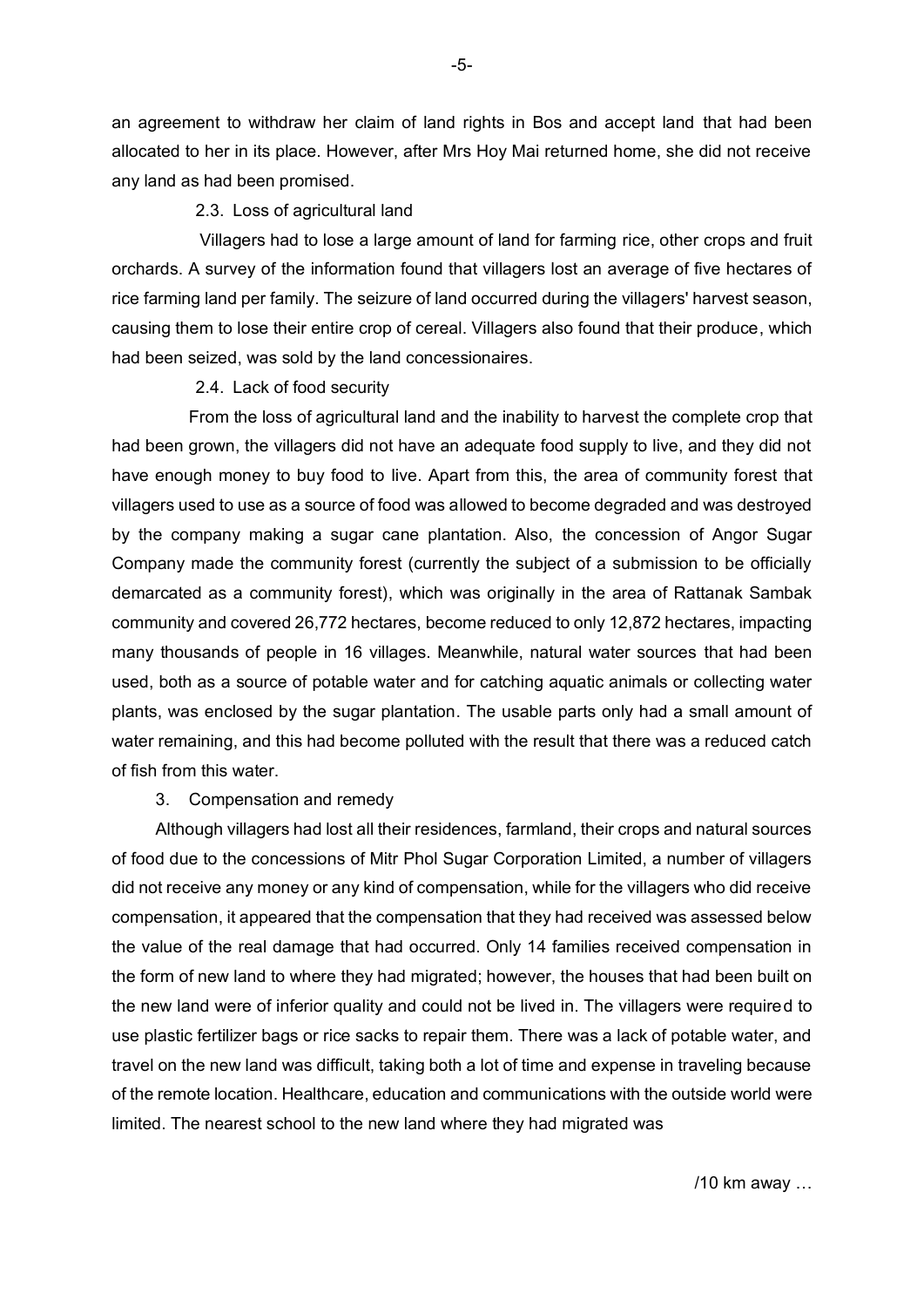10 km away. The land that had been given in compensation did not have any title documents despite the villagers attempting to request them on many occasions, as to have title documents in writing, but all of these requests were consistently denied. Apart from this, the compensation process lacked participation from the villagers, and there were threats, corruption and fraud.

### 4. Incomes and occupations

Although some villagers from the impacted areas received permission to work in the sugar plantations, the income was not adequate to live on because on average a worker would receive wages of about 10,000 rial (2.50 US dollars) for working 10 to 12 hours per day. These workers did not receive permission to leave the sugarcane plantation, except for when they were sick. Also, the report of Pred, D. and Nuijen M. (2013) Bittersweet Harvest: A Case Study on the Displacement Impacts of the EU Everything But Arms Initiative in Cambodia. Oxford: Forthcoming Publication, it appeared that there was open employment of pregnant women and children, and there were also significant hazards from a lack of health protection standards and safety regulations in the workplace. The company did not train workers in spraying chemicals, there was no protective equipment for users, causing workers to have symptoms of illness such as itchy skin and vomiting blood. Also, the work did not have security, as the company only needed workers for the sugarcane plantation for about 2 to 4 months of the year.

## 5. Attempts at assistance by various Cambodian organizations

In 2010, various organizations in Cambodia sent the matter, attaching a large number of documents concerning violations of human rights, to the Better Sugarcane Initiative, now known as Bonsucro, an association based in the United Kingdom with the purpose of conducting the production of sugar with standards and sustainability according to stipulated standards, of which Mitr Phol Sugar Corporation Limited was formerly a member, and the matter was forwarded to the company. However, subsequently the company withdrew from membership of Bonsucro and conducted its further operations without certification of standards from this association.

Subsequently, the Clean Sugar Campaign, a non-governmental organization, attempted to get a response from the company by a demand through the Business and Human Rights Resource Center, a non-profit website who acts as a centre of communications for companies with the task of getting companies alleged of conducting operations inappropriately to make a statement. On the 24th of July 2012, the company made a statement through this website and denied the allegations and maintained that the company should not shoulder the responsibility of human rights violations in their investment in Cambodia, as it was an investment in which the Cambodian government had guaranteed correctness.

-6-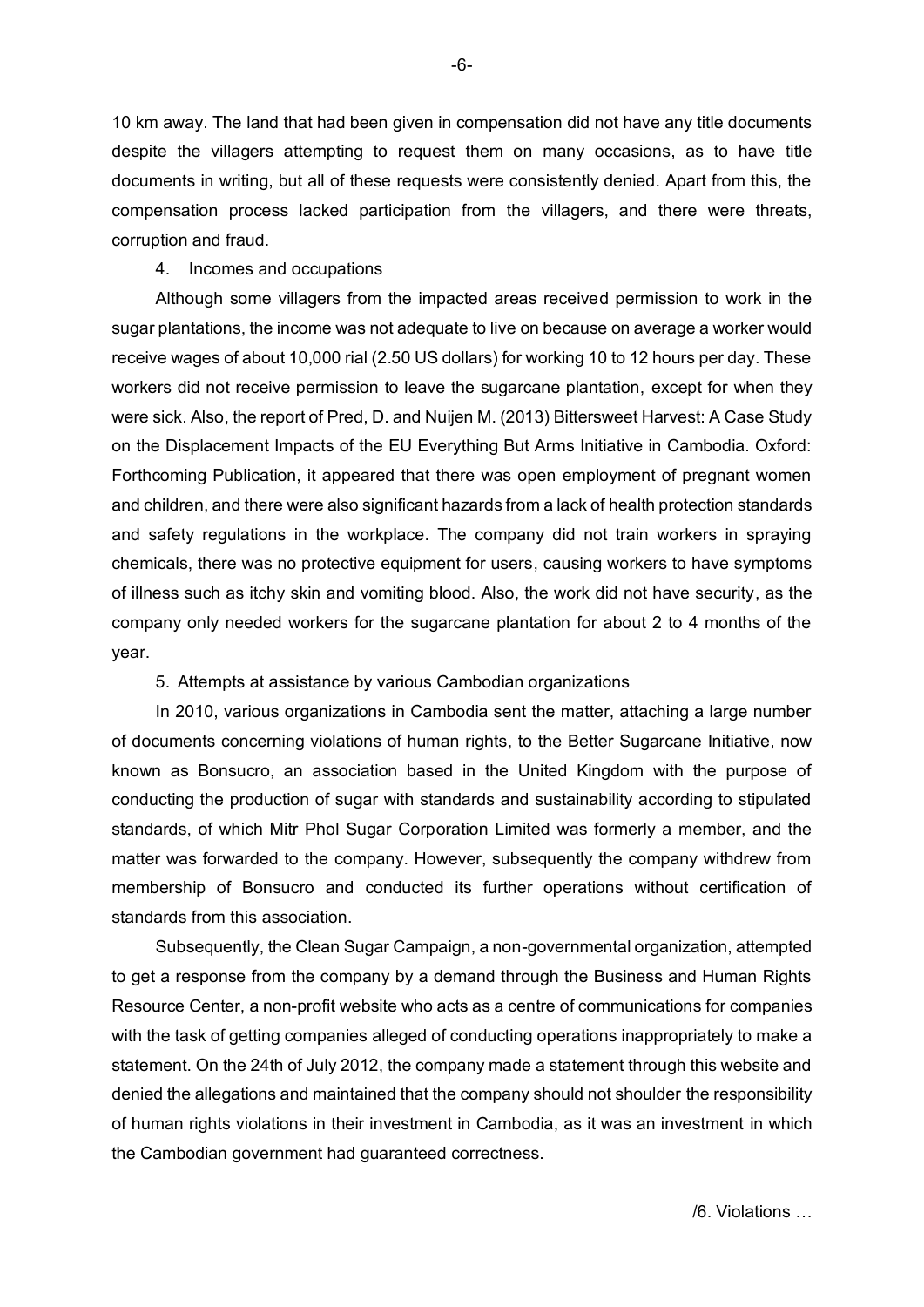### 6. Violations of Cambodian law

In the matter of land concessions, Article 59 of the Land Law of Cambodia, 2002 limits the amount of land in an economic concession to be not more than 10,000 hectares per one concessionaire (Land Law of Cambodia, 2002, Article 59), or 62,500 rai (1 hectare equal to 6.25 rai). In this case, although the three land concessions had separate registrations under different company names, Mitr Phol Sugar Corporation Limited admitted that all three companies were connected.

Besides this, Sub-decree No. 146 on Economic Land Concessions 2004 stated that companies receiving concessions must have some aspects of operations, such as Article 12 and Article 60, that stipulate that the company must perform a social and economic impact assessment, whereas, in fact, villagers never received any documents about impacts as stipulated in the law.

7. Violations of commitments in international human rights conventions

The complainants had the opinion that the problems that impacted villagers in the concession of lands, which had taken land from the areas of the villages of Bos, O'Bat Moan, Taman, Trapaing Veng and Ktum in Samrong and Chongkal Districts of Oddar Meanchey Province in the northeast of Cambodia, were in violation of the conventions on human rights stipulated in the International Covenant on Civil and Political Rights (ICCPR), and the International Covenant on Economic, Social and Cultural Rights (ICESCR) in the matter of evictions and violating food rights (Section 11, Paragraph 1 – ICESCR), arrest and imprisonment (Section 9 – ICCPR) and including violations of the United Nations Guiding Principles on Business and Human Rights: Implementing the United Nations 'Protect, Respect and Remedy' Framework (2011).

8. Report on research into the impact of Economic Land Concessions for sugarcane plantations and sugar mills in the village of O'Bat Moan in Oddar Meanchey province of Cambodia:

Equitable Cambodia and LICADHO performed field research in the village of O'Bat Moan between September and October 2014, one of the villages which was impacted. The reason for choosing this village for the study was because it was the area that was the most severely affected.

/The research …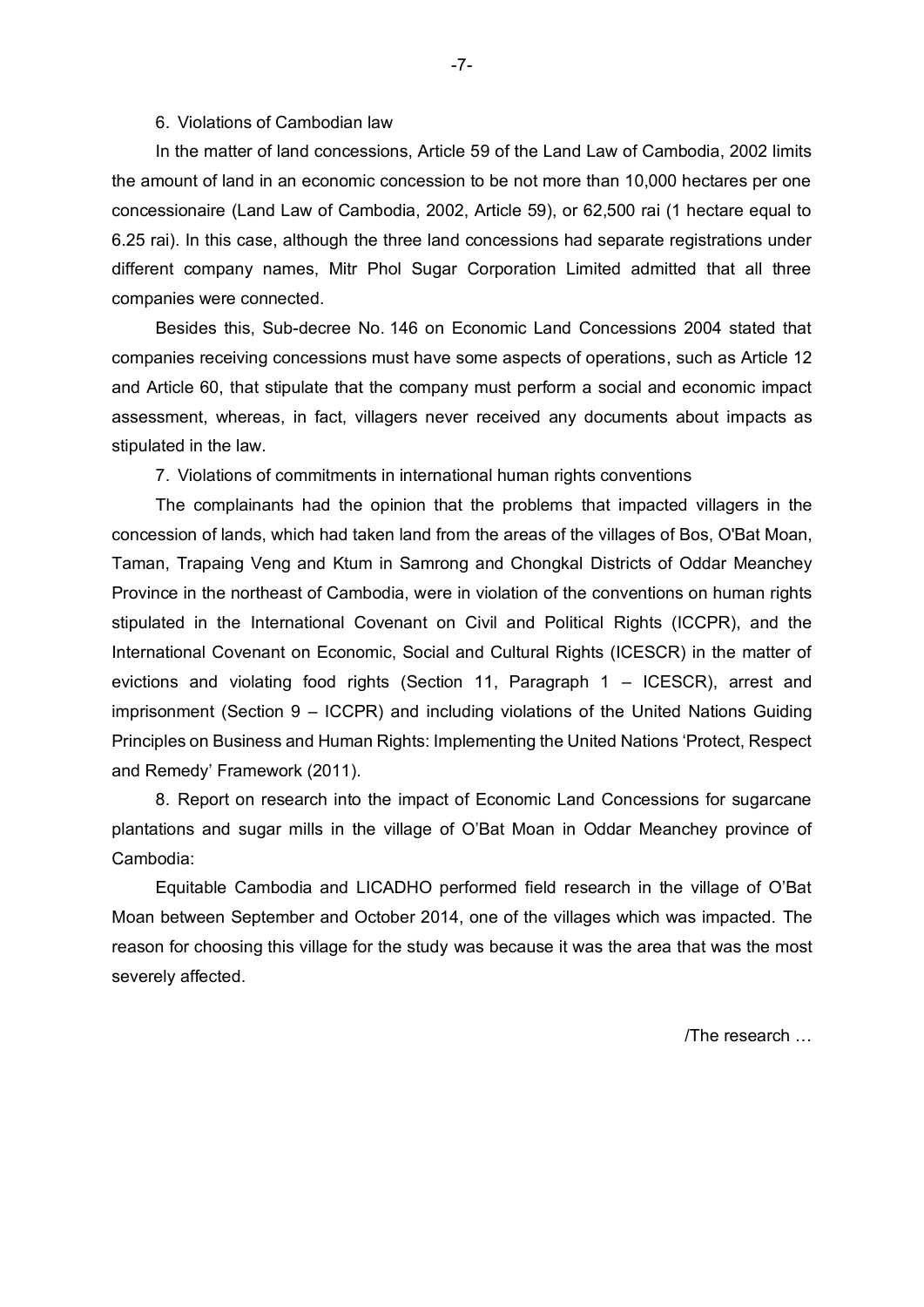The research study interviewed 48 villagers who were evicted from their village to obtain information from at least 22 percent from the total of 214 families who were evicted from the land. Of the 48 interviewees, 28 of them were in the group who submitted a complaint to the National Human Rights Commission of Thailand. The other 20 who did not submit this complaint were certified by community leaders to be genuinely impacted people.

The questionnaire used in the research was prepared with the cooperation between Equitable Cambodia and the Foundation for Ecological Recovery. The original questionnaire was in English and translated into Cambodian. The questionnaire had the style of open-ended questions composed of five parts, which were:

- Data of the interviewees
- Situation and living conditions of the interviewees before the sugar mill was established in the area
- Situation and living conditions of the interviewees when the sugar mill was established in the area
- The current and future situation
- The complaint to the National Human Rights Commission of Thailand

The result of the research concluded that before their eviction from O'Bat Moan village in 2008 and 2009, the majority of the interviewees (more than 90%) were able to look after their families adequately from mixed agriculture and gathering from the neighbouring forests. Growing rice used to be the main source of income for 83% of the interviewees, while gathering from the forest was the main source of income for 17% of the interviewees. Most of them grew other crops on their land. Even though the average monthly income was rather low at 566,600 rials/month, approximately 140 US dollars per month, most families were able to make an adequate living from their ability to plant rice, which was enough to feed their families.

In October 2009, all of the interviewees were the subject of violence by being evicted from their houses to make way for a sugar cane plantation. This made them lose land for building houses to live in, of 40x60 meters in size, and also land for growing, of five hectares (approximately 31.25 rai), many houses and various possessions. However, although they were pressured and threatened by local officials, the majority of interviewees (45 out of a total of 48) insisted on not moving to a migration area, as the compensation offered was not fair. That is, they were offered compensation of one hectare (approximately 6.25 rai) of forest land which had not been cleared, instead of the growing land of five hectares which had been expropriated.

/The research ...

-8-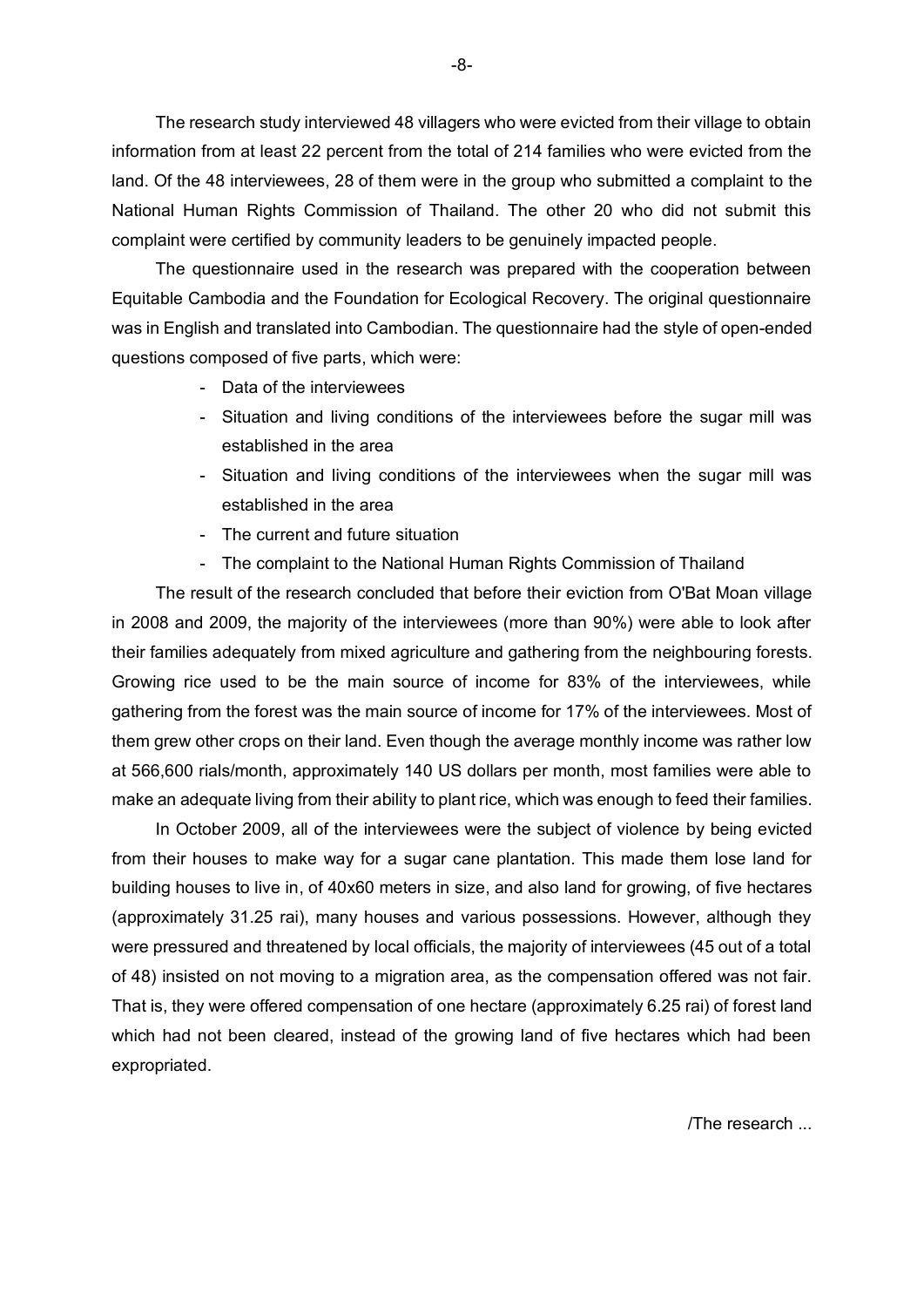The research revealed significant changes in the way of life of the interviewees after their land had been expropriated. From being a main source of income for the people before the evictions from the land, that is, growing rice and gathering from the forest, the loss of land and the destruction of forest forced the families of the interviewees to change their ways of life. Regarding this, there were only 30% of interviewees who reported that agriculture was still their main source of income, while 35% said that they had to become day laborers, whether in agriculture or construction. Although the number of families who still gathered from forests after the evictions was similar to before, every family said that the area of forest from which they could gather had been reduced because the forest had been significantly cleared and destroyed.

The people's average income was reduced from 566,600 rials (approximately 140 US dollars) per month before the evictions to 496,200 rials (approximately 124 US dollars) per month after they were moved. Although overall there was not much change in terms of average income, when specifically considering income from agriculture and gathering from the forest, the figures showed a loss. Regarding this, 30 of the 48 interviewees who used to have income from agriculture lost this income at an average of 75,000 rials (approximately 19 US dollars) per month, and 38 of 48 interviewees who had income from gathering from the forest lost this income at an average of 227,500 rials (approximately 56 US dollars) per month. Regarding this, for many of the interviewees this income would be considered an important income. Also, despite the income figures not changing much on average, the cost of living for the people on the other hand, had increased significantly, as at present, the families of the interviewees had to buy food to eat, where before the evictions, they were able to grow or gather from the forest themselves. This item thus impacted the self-sufficient way of life of the interviewees.

Prior to this, all of the interviewees depended on agriculture, such as planting rice, gathering from the forest, or planting other crops around their houses as a source of food and income. The fact of having to lose land thus had a severe impact on their way of life. A majority of the interviewees (87%) said that they were no longer sufficiently able to feed their families and also that their quality of life was lower. Their food security was at a low level, with more health problems, getting into debt, and many people could not live with their families because they had to leave to work in other provinces. Some interviewees also made the observation that their freedom of travel had been limited, as they could not access the forest and land around the concession land as they were threatened by local officials. And because they did not clearly know whether they would get their own land or not, the majority of interviewees had very negative expectations about their future lives.

 $/9$  The withdrawal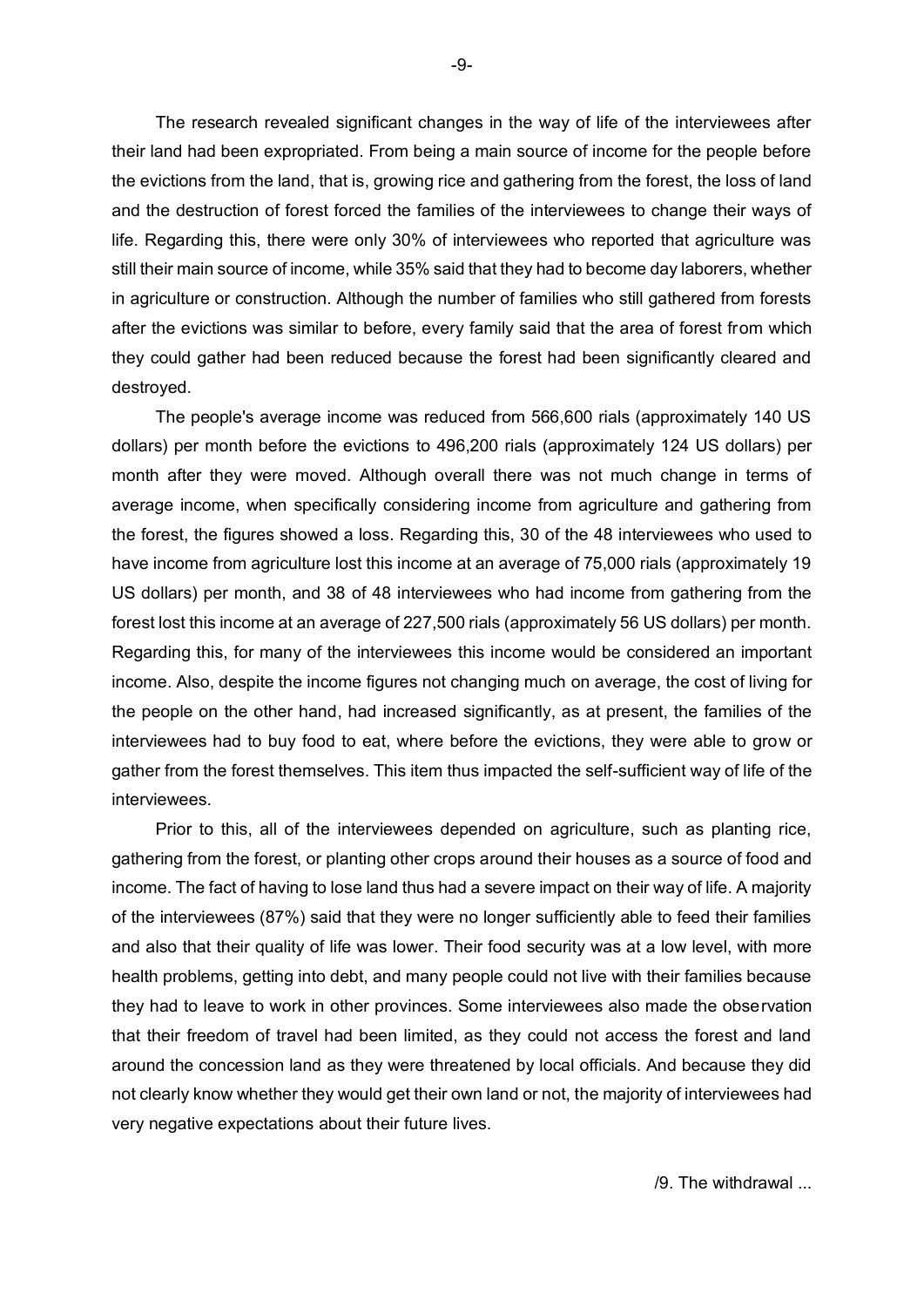### 9. The withdrawal of Mitr Phol Sugar Corporation from the investment area

In additional testimony from the complainants, local people had heard the news of the withdrawal of the company from the concession land in January 2015 from the information of government officials at the district level. However, the people did not receive any information about their land, and there was no direct communication from the company. This caused the people to be afraid about whether or not they would receive back their land and forest which had been expropriated. Subsequently in May 2015, a division of the military travelled to the area in a manner as if they were going to seize the land to use for some purpose, but the people did not let them pass. This increased doubt among the people that if the company had withdrawn from the area, whether the concession land would then fall to the ownership of a new company instead of being returned to the villagers.

## **3.2 Travelling to hear additional information from the complainants in the area**

Dr. Niran Pitakwatchara, a National Human Rights Commissioner and the chair of the Subcommittee for Community Rights, travelled to hear additional information from complainants and the people on the 11th of August 2014. During the journey, he attended meetings to discuss situations concerning Business and Human Rights under the Land Concession Policy for Agribusiness in the area of Oddar Meanchey Province. In the morning, he heard information from villagers from the villages of Taman, Trapaing Veng and Ktum, and in the afternoon, he heard information from villagers from the village of O'Bat Moan. In summary, they heard that villagers had come to reside and make a living on this land since about 60 years ago, where in the past, villagers had land of about 5-20 hectares per family, depending on whether the family was a large family or a small family. On average, the majority of villagers had no more than 5 hectares per family. Subsequently, when villagers became aware that their land had become the company's, the villagers attempted to negotiate with the company, but to no avail. Finally, the villagers were forced to put their fingerprints on documents, which villagers subsequently found out were documents telling the villagers to leave their land.

In the matter of compensation, the company offered compensation of about 400 dollars per hectare. Subsequently, the company bargained this to only 200 dollars per hectare. Finally, the company did not pay any compensation. As for compensation in land, it appeared that the land with which the company compensated the villagers was land of which villagers from other villages were already owners, so the villagers from whom the company had taken their land could not make use of the land with which the company had compensated them with. As a result, the villagers did not have land to make a living, or in cases of those who still had some land left, this was not adequate to make a living to feed their families. The villagers were thus required to migrate to work in Thailand, in occupations of casual employment or labour, or small trade along the border, causing their families

-10-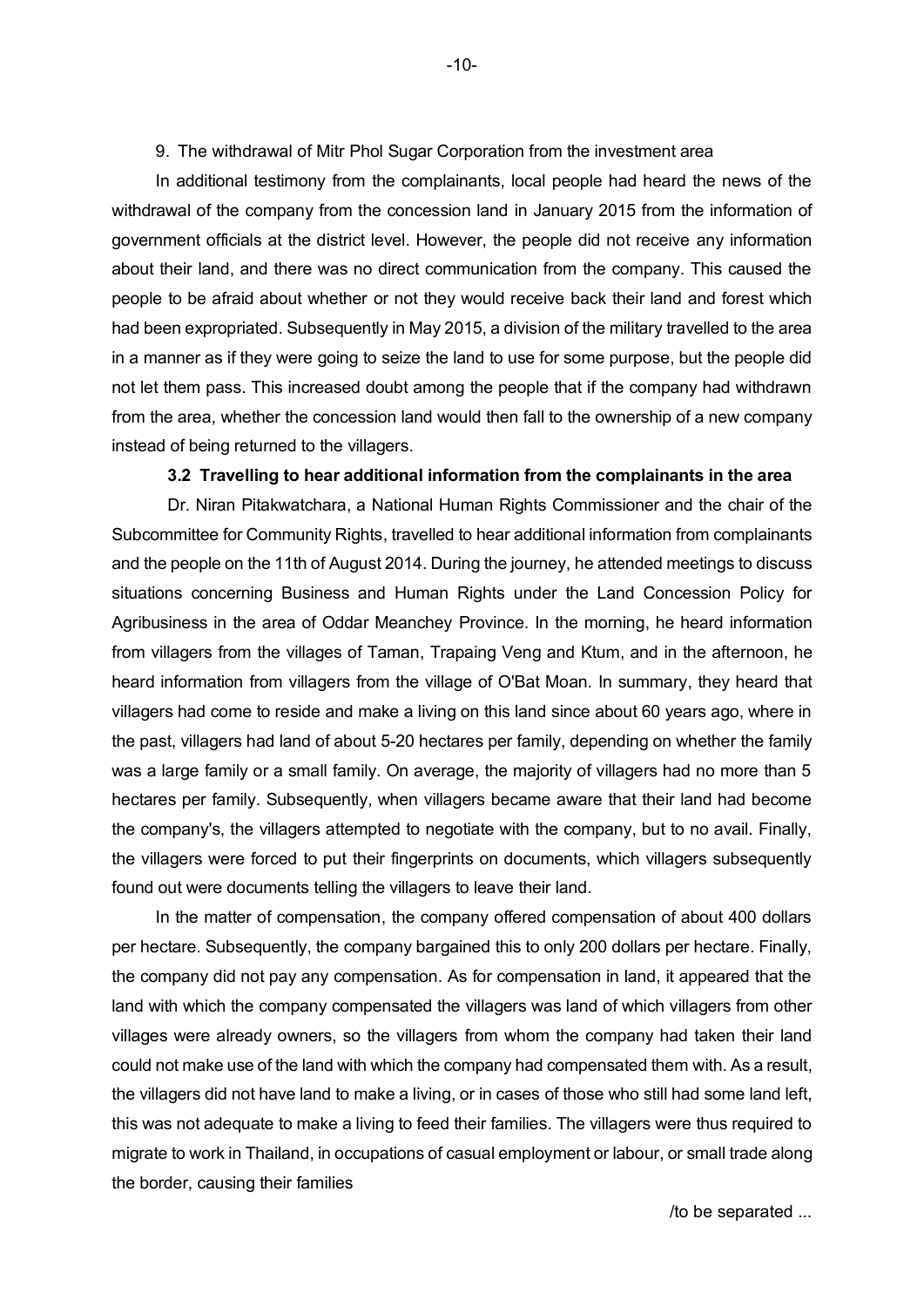to be separated, and their children were not able to go to school because they had to help their parents to earn money. As for working for the company, this was not possible, because there were not many positions.

Besides this, the company also received land concessions which were an area of community forest and a public area for the community which villagers from many communities would use in gathering forest products to make a living. However, when the company came into operate according to the land concession in the area of the community forest, the company forbade villagers from entering the community forest and entering the area of the community forest required going through the company's concession land, where it had set up security guards to forbid villagers from entering the area. This meant that villagers could not make use of this land anymore, which had a large effect on the villagers' food security.

Regarding this, the villagers confirmed that there were no villagers in the villages of Taman, Trapaing Veng or Ktum who had been beaten up or imprisoned.

In the afternoon, there was a trip to hear information from the villagers of O'Bat Moan village, during which the information given was summarized that, originally, villagers had received allocations of land from the state to live and make their living on the land since 2003 (BE 2546). Subsequently, from 2007 to 2008 (BE 2550-2551) the company arrived in the area and had the villagers put their thumb prints onto plain paper. In 2009 (BE 2542), the company came in and evicted the villagers who were previously living there, using various methods of burning down the villagers' houses, burning and seizing of all the villagers' crops, and there were also arrests and imprisonments of 11 villagers on charges of squatting on government land and making a living on Royal Land.

After this incident, a new migration area was allocated to the villagers, but only some portions of the villagers agreed to live in the new migration area. Besides this, there was also a problem of villagers not knowing where the area they had received the land was, as the boundary of the land was not clearly demarcated, and there were no documents or other specifications which stated how long the villagers could live in the area. The villagers were still in a state of starvation and required food assistance from LICADHO, which had brought rice to alleviate the villagers' suffering until there was notification of the boundary of the land to make a living and the villagers could start planting rice themselves.

As for other families who did not agree to live in the new migration area because they had the opinion that the condition of the land could not be used to make any living, they were scattered working in other areas, with some of them moving to the former village of Bos, and some had migrated to work in Thailand.

The villagers wanted the return of the land on which they had previously made a living. Not having land had caused their children to not go to school, and they had to run away to work in Thailand, which was through either legal or illegal immigration, while working for the sugar company brought an income of only 90 baht per day.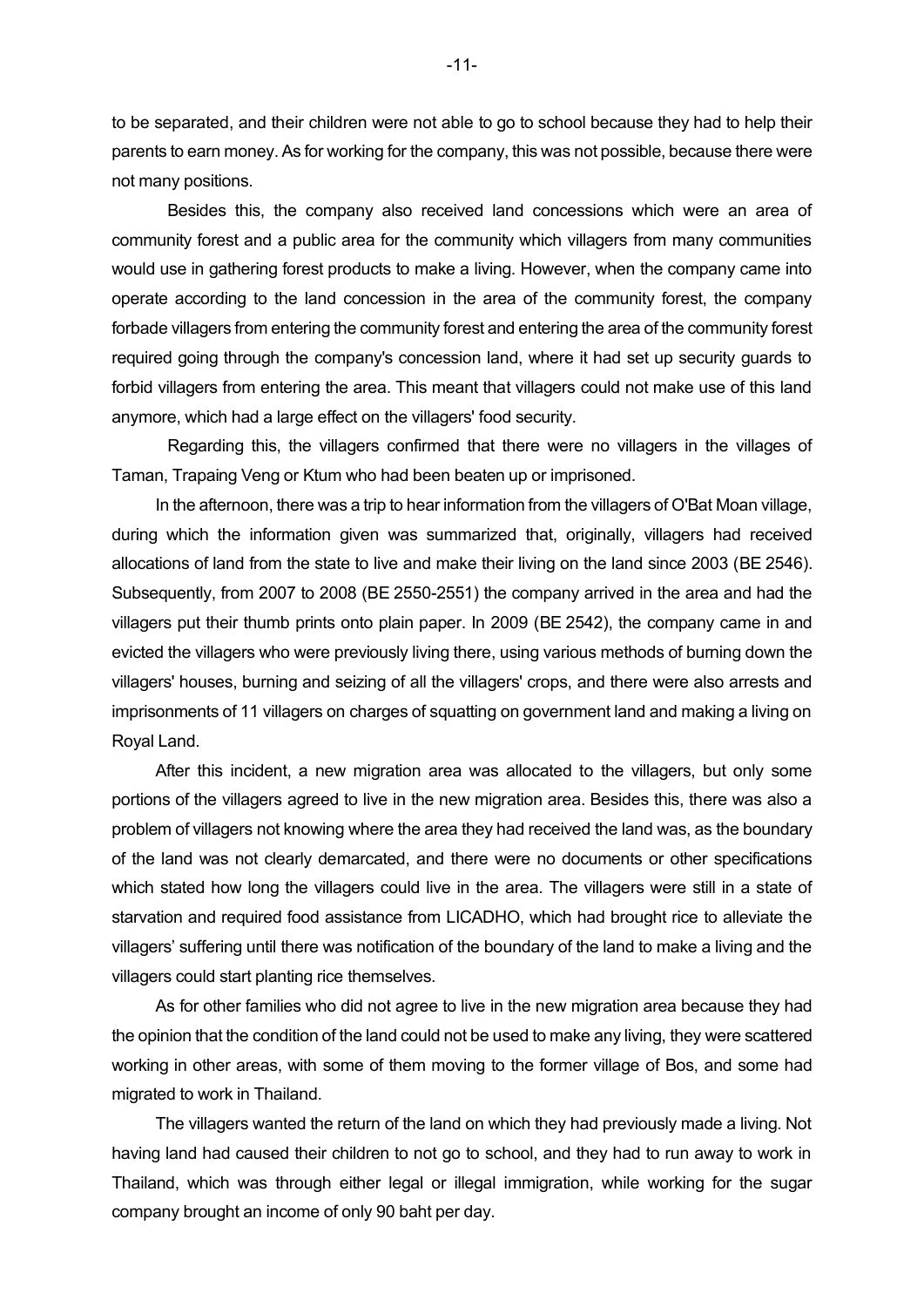### **3.3 Testimony of the respondent**

#### **Mitr Phol Sugar Corporation Limited**

Mitr Phol Sugar Corporation Limited gave testimony, which can be summarized as follows:

### (1) Written testimony as of 14th July 2013

Mitr Phol Group is committed to operating its business in relation to "sustainable agriculture" in every form. Operations over the last 60 years are considered as proof to confirm and illustrate this commitment to farmers and sugarcane growing communities. Mitr Phol Group manages its business to promote relationships that are secure, transparent and fair to sugarcane farmers. Also, Mitr Phol Group's leadership of the sugarcane and sugar industry in Thailand reflects the company's commitment to overseeing its business on a basis of good corporate governance, being a role model of excellence in operations, investment in research and development, and sharing knowledge and transferring new technology to sugarcane farmers.

Mitr Phol Group started its business operations in Thailand in 1946. Subsequently, it has expanded its production base to the People's Republic of China and The Lao People's Democratic Republic respectively by investing in the construction of sugar mills and continuous business operations in over 10 locations. It has also promoted the sustainable planting of sugarcane to over 150,000 growers in local communities. These business operations also include large investments in promoting learning among sugarcane farmers, in both technical aspects and in the appropriate application of technology. This also covers service work in the promotion of sugarcane growing, constructing roads, developing irrigation systems, and supporting education and public health in local communities.

The company has applied the same attributes of business operations in the Kingdom of Cambodia, which started in 2009, that is, laying plans to use land to grow sugarcane on a limited scale (small scale) and promoting the growing of sugarcane by local farmers in nearby areas in the long term. The company's investment plans included the construction of sugar mills and biomass power plants to generate and transmit electric power to Cambodia's local electricity authorities. This investment should be considered an important opportunity for local sugarcane growers to develop their production with the technological support, knowledge transfer and employment with the Mitr Phol Group.

Mitr Phol Group does not support encroachment on land owned by others, evictions, nor the destruction of anybody's property. In the case of Mitr Phol Group's investment in the Kingdom of Cambodia, operations were correct according to every legal procedure of the Kingdom of Cambodia and were consistent with the Guiding Principles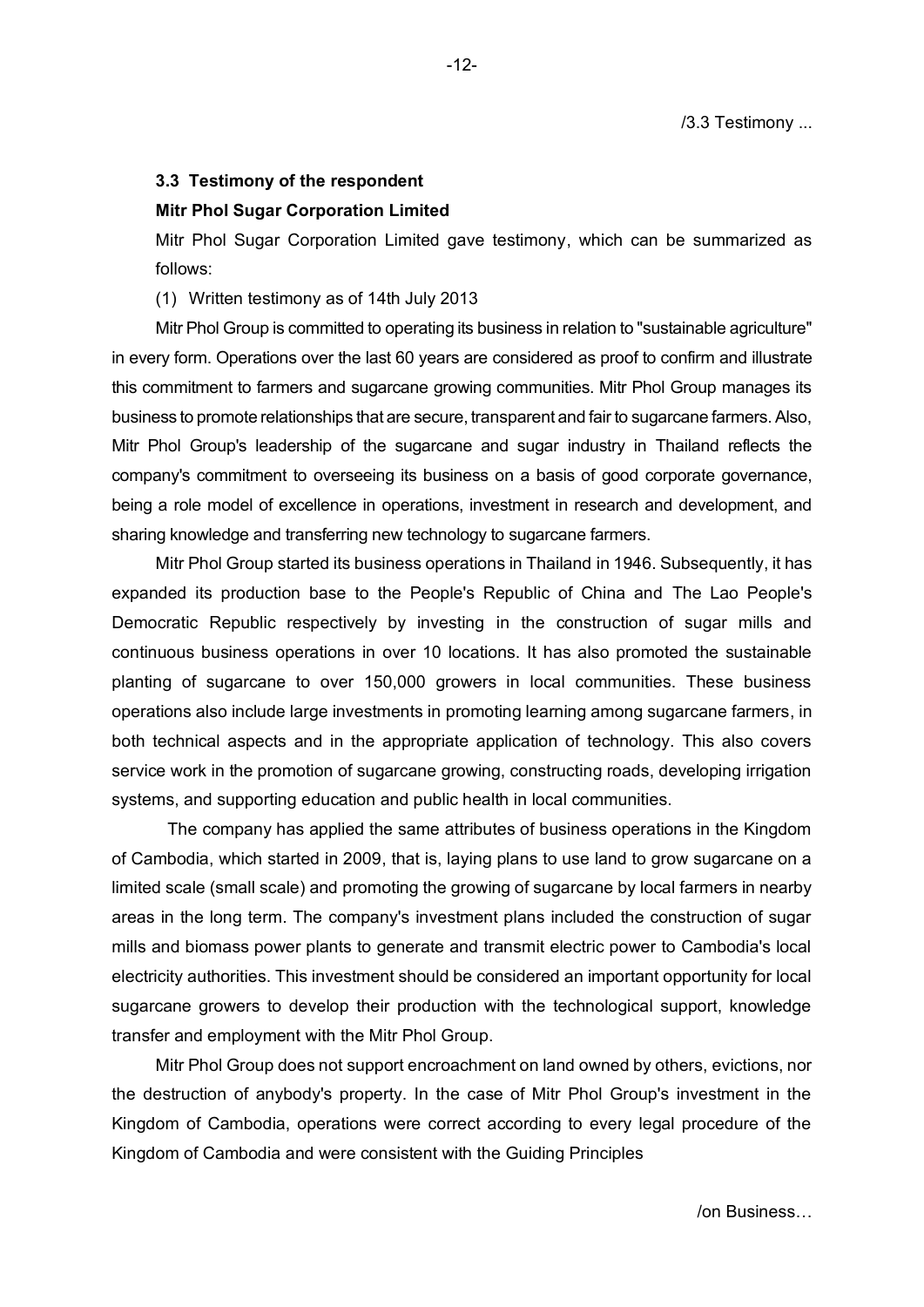on Business and Human Rights 2011. In the agreement according to the contract, the Cambodian government was the party performing the survey and allocating concession land for agriculture to Mitr Phol Group. Regarding this, government officials were the party stating the attributes of the land, such as that it was land which had ownership and residence or that it was land which had to be separated for conservation, such as conserved National Forest, archaeological sites or land under protection. If it was necessary to expropriate land, government officials would be the negotiators until a settlement were to be reached. Under the terms of this contract, Mitr Phol Group, as the concessionaire, would take responsibility in paying compensation for the expropriation according to the settlement upon which had been agreed.

The investment project of Mitr Phol Group in the Kingdom of Cambodia is in its final stage of business development. There is direct investment through one company and joint investment with another two companies. Regarding this, there are no Cambodian shareholders of these companies. At the present time, the company has received allocations of land concessions of only 18,400 hectares, which are at a trial stage of growing sugarcane because the soil conditions in some areas are not suitable. There has not yet been construction of a mill to produce sugar. However, operations during this period have helped to stimulate local economies by creating over 100 jobs (which will increase to 300 jobs during the planting and harvest season). Besides this, it is also creating opportunities for Cambodian growers to develop their subsistence land and learn about managing a sugarcane plantation sustainably, in which Mitr Phol Group is transferring knowledge directly to local workers and promoting learning to farmers through the company's employees.

To summarize the project in an overview, it may be said that a large amount of land that was specified in areas considered for concessions was removed after surveys and consultations between government officials and the public. This includes separating land which is part of natural reserves and archaeological sites. The removal of land of up to 50-60% is in accordance with Mitr Phol Group's expectations from previous investment experience. Regarding this, the company expects that the concession land received may be further cut to a level which is similar to or lower than expected, to make a size earning of a return on investment from a sugarcane plantation and a sugar mill with a production capacity of 100,000 tons, which requires sugarcane as a raw material of not less than 1,000,000 tons.

## (2) Verbal testimony on the 12th of May 2015

The representative of Mitr Phol Sugar Corporation Limited testified in summary that around the end of 2014, the company's directors passed a resolution to withdraw their investment and return the land concessions to the Cambodian government. The company was aware that villagers had been in distress and had hired the International Environment Management Group, a company of Swiss nationality, to survey data about damage that had arisen in the area from the company's land concession. Regarding this, the company confirmed that it was ready to take responsibility for

/the damage which…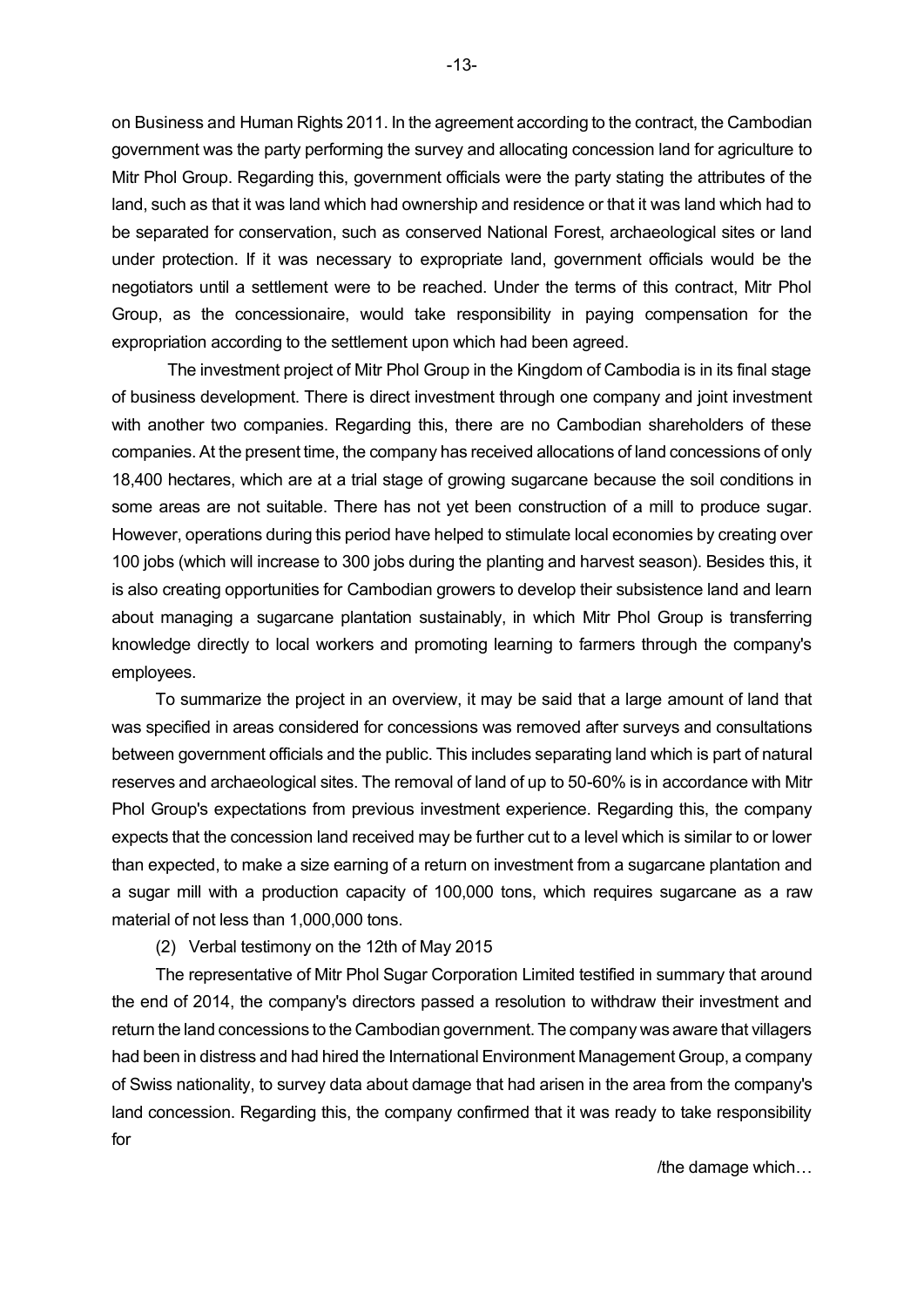the damage which had occurred using the framework of the International Finance Corporation. This took about 3 to 4 months to gather data, in which data was gathered about the number of families who had incurred damages and the income per household. Apart from this, the company also advised the government of Cambodia to return land titles to the villagers. However, returning land to the villagers depended on the further considerations of the Cambodian government.

(3) Written testimony as of the 9th of July 2015

Mitr Phol Group informed about progress in operations as follows:

1. At the time (July 2015), Mitr Phol Group had prepared documents stating a request to return all of the concession land received from the Cambodian government, for which the Cambodian government, through the Prime Minister's Office, sent an internal document to the relevant Cambodian ministries and agencies, to confirm approval of returning the concession land. Meanwhile, the company withdrew from all of the lands for which it had received concessions.

2. Mitr Phol Group was at the stage of conducting the closure of its subsidiaries in Cambodia, with the implementation being strictly correct according to the legal procedures of Cambodia and would be expedited to be completed quickly.

3. Mitr Phol Group had hired an international consultant to make a postinvestment study using a study framework that was endorsed and applied at the international level by the ADB and the World Bank. After Mitr Phol Group had received approval from the Ministry of Agriculture, Forestry and Fisheries, the consulting company visited the area during last May and had met the provincial governor to consult about details. There was ongoing coordination between the province and relevant agencies in Cambodia to make preparations for the consulting company to make its study in the area. After the consulting company had started its operations in the area, it was expected to take about 4 months for the study, analysis and conclusions on of all the relevant data.

## **4. Pertinent laws and international conventions**

The Subcommittee for Community Rights considered the investigation dependent on clauses of the Constitution of the Kingdom of Thailand (interim) of BE 2557 (2014), the Constitution of the Kingdom of Thailand of BE 2550 (2007) (enforced in case of investigation), the National Human Rights Commission of Thailand Act BE 2542 (1999), International Covenant on Civil and Political Rights (ICCPR), the International Covenant on Economic, Social and Cultural Rights (ICESCR), the ASEAN Human Rights Declaration, and the United Nations Guiding Principles on Business and Human Rights: Implementing the United Nations 'Protect, Respect and Remedy' Framework.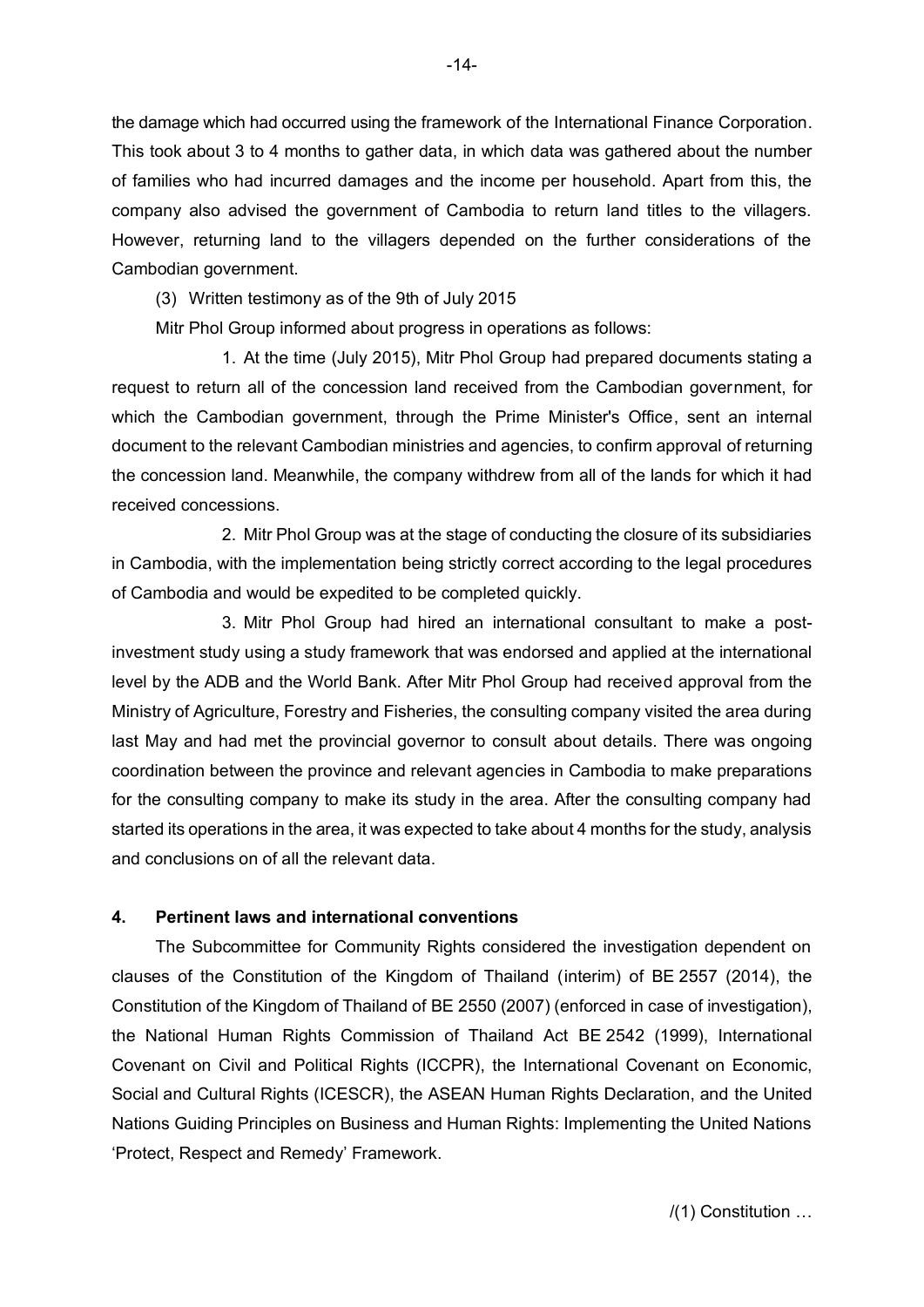### **(1) Constitution of the Kingdom of Thailand (Interim) of BE 2557 (2014)**

Section 4: Subject to the provisions of this Constitution, human dignity, rights, liberties and equality previously enjoyed by the Thai people with protection under Thailand's constitutional convention of the democratic regime of government with the King as Head of State and Thailand's existing international obligations shall be protected under this Constitution.

## **(2) Constitution of the Kingdom of Thailand BE 2550 (2007)**

Section 82, First Paragraph: The State shall promote friendly relations with other countries and adopt the principle of non-discrimination and shall comply with human rights conventions in which Thailand is a party thereto, as well as international obligations concluded with other countries and international organizations.

Section 257; The National Human Rights Commission has the powers and duties as follows:

(1) To examine and report on the commission or omission of acts which violate human rights, or which do not comply with obligations under international treaties to which Thailand is a party and to propose appropriate remedial measures to the person or agency committing or omitting such acts while taking action. In the case where it appears that no action has been taken as proposed, the Commission shall report to the National Assembly for further proceeding.

## **(3) National Human Rights Commission of Thailand Act BE 2542 (1999)**

In Section 3 of this act, "Human rights" means human dignity, rights, liberty and equality of people which are guaranteed or protected under the Constitution of the Kingdom of Thailand or under Thai laws or under treaties to which Thailand has obligations to comply.

In Section 15, the Commission has powers and duties as follows:

(1) To promote respect for and the practice of compliance with the human rights principles at the domestic and international levels.

(2) To examine and report on the commission or omission of acts which violate human rights or which do not comply with obligations under international treaties to which Thailand is a party and to propose appropriate remedial measures to the person or agency committing or omitting such acts while taking action. In the case where it appears that no action has been taken as proposed, the Commission shall report to the National Assembly for further proceeding.

(3) To propose to the National Assembly and the Council of Ministers policies and recommendations with regard to the revision of laws, rules or regulations for the purpose of promoting and protecting human rights.

/(4) International …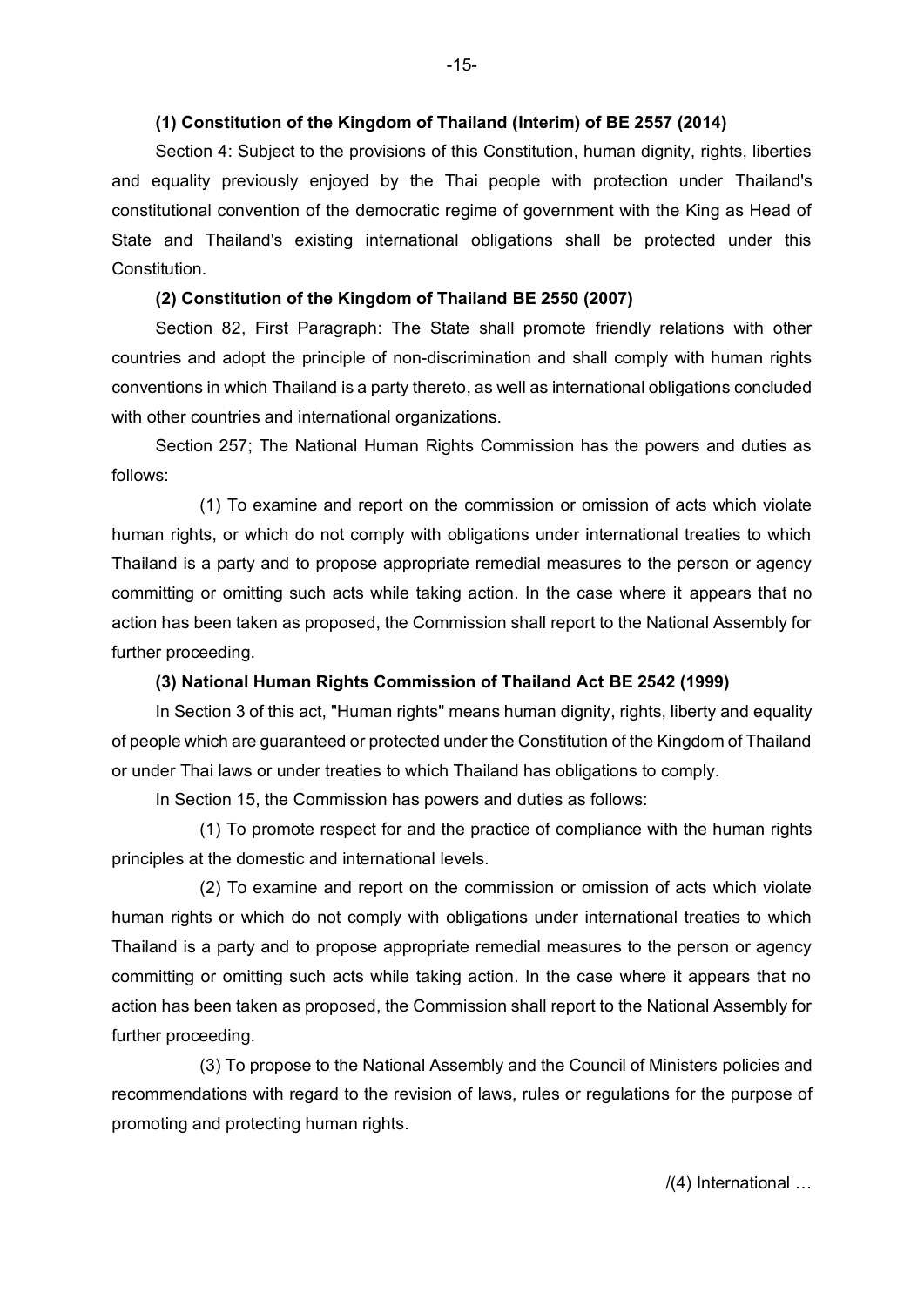**(4) International Covenant on Civil and Political Rights (ICCPR)**, to which Thailand became a party on the 29th of October 1996:

Article 1. 1. All peoples have the right of self-determination. By virtue of that right, they freely determine their political status and freely pursue their economic, social and cultural development.

2. All peoples may, for their own ends, freely dispose of their natural wealth and resources without prejudice to any obligations arising out of international economic cooperation, based upon the principle of mutual benefit, and international law. In no case may a people be deprived of its own means of subsistence.

3. The States party to the present Covenant, including those having responsibility for the administration of Non-Self-Governing and Trust Territories, shall promote the realization of the right of self-determination, and shall respect that right, in conformity with the provisions of the Charter of the United Nations.

Article 47: Nothing in the present Covenant shall be interpreted as impairing the inherent right of all peoples to fully and freely enjoy and utilize their natural wealth and resources.

**(5) International Covenant on Economic, Social and Cultural Rights (ICESCR)**, to which Thailand became a party on 5th December 1999:

Article 1. 1. All peoples have the right of self-determination. By virtue of that right they freely determine their political status and freely pursue their economic, social and cultural development.

2. All peoples may, for their own ends, freely dispose of their natural wealth and resources without prejudice to any obligations arising out of international economic cooperation, based upon the principle of mutual benefit, and international law. In no case may people be deprived of its own means of subsistence.

3. The States party to the present Covenant, including those having responsibility for the administration of Non-Self-Governing and Trust Territories, shall promote the realization of the right of self-determination, and shall respect that right, in conformity with the provisions of the Charter of the United Nations.

/Article 25 …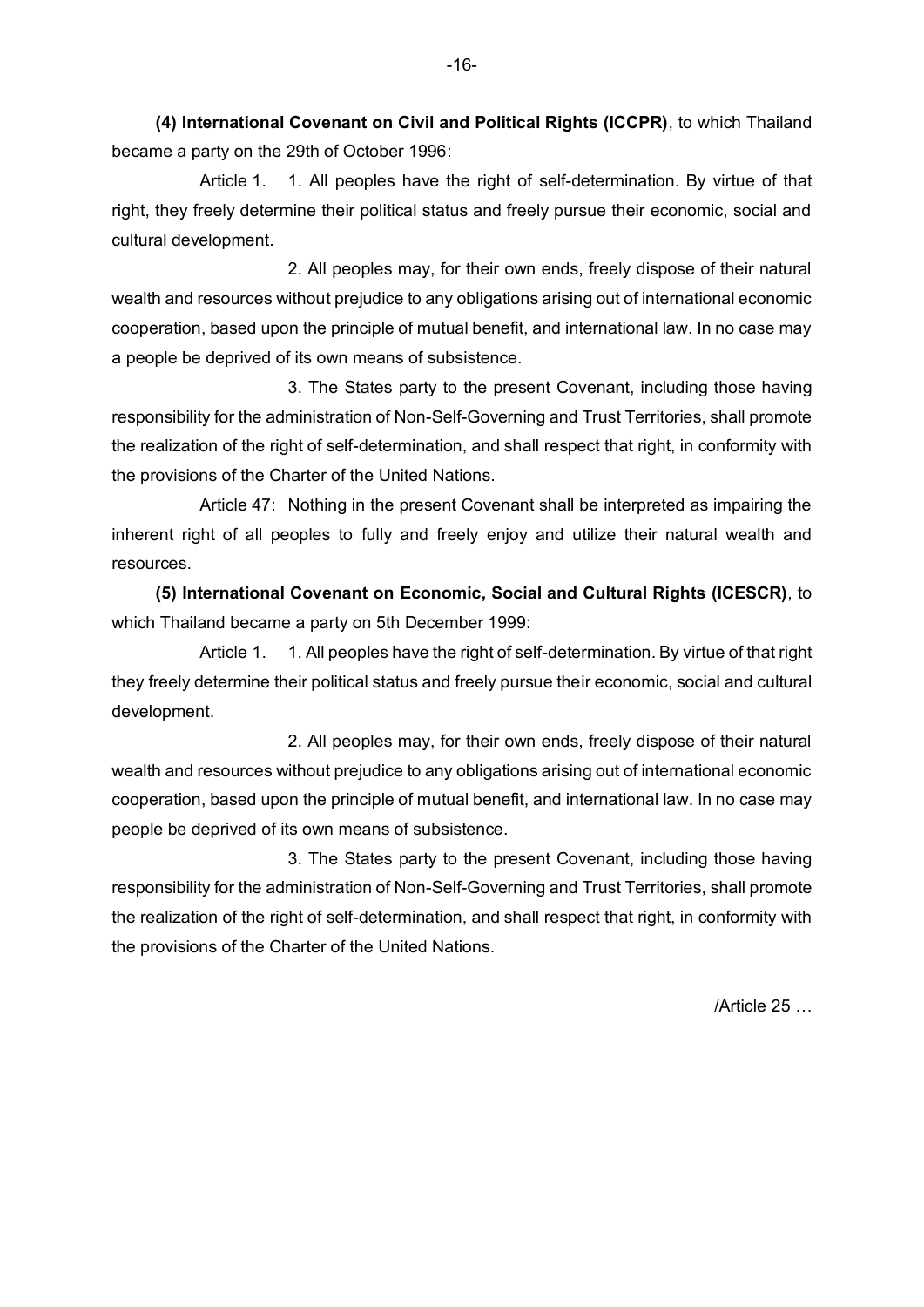Article 25: Nothing in the present Covenant shall be interpreted as impairing the inherent right of all peoples to enjoy and utilize fully and freely their natural wealth and resources.

**(6) ASEAN Human Rights Declaration**, which Thailand signed to ratify on 28th November 2012

Right to Development

35. The right to development is an inalienable human right by virtue of which every human person and the peoples of ASEAN are entitled to participate in, contribute to, enjoy and benefit equitably and sustainably from economic, social, cultural and political development. The right to development should be fulfilled so as to meet equitably the developmental and environmental needs of present and future generations. While development facilitates and is necessary for the enjoyment of all human rights, the lack of development may not be invoked to justify the violations of internationally recognized human rights.

36. ASEAN Member States should adopt meaningful people-oriented and gender responsive development programs aimed at poverty alleviation, the creation of conditions including the protection and sustainability of the environment for the peoples of ASEAN to enjoy all human rights recognized in this Declaration on an equitable basis, and the progressive narrowing of the development gap within ASEAN.

Cooperation in the Promotion and Protection of Human Rights

39. ASEAN Member States share a common interest in and commitment to the promotion and protection of human rights and fundamental freedoms which shall be achieved through, inter alia, cooperation with one another as well as with relevant national, regional and international institutions/organizations, in accordance with the ASEAN Charter.

40. Nothing in this Declaration may be interpreted as implying for any State, group or person any right to perform any act aimed at undermining the purposes and principles of ASEAN, or at the destruction of any of the rights and fundamental freedoms set forth in this Declaration and international human rights instruments to which ASEAN Member States are parties.

/(7) United Nations Guiding Principles …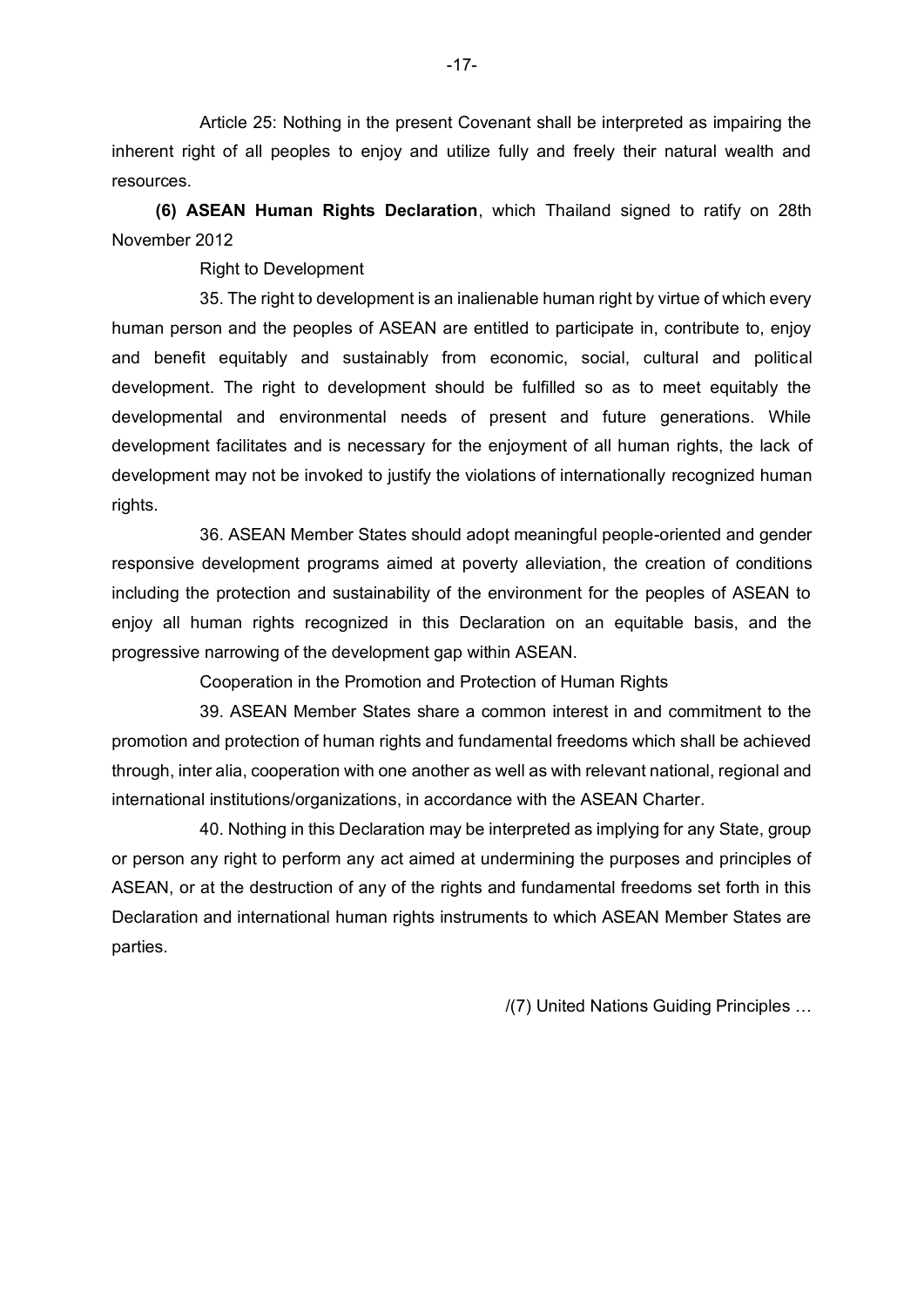**(7) United Nations Guiding Principles on Business and Human Rights: Implementing the United Nations 'Protect, Respect and Remedy' Framework (2011)**. This is an international standard endorsed by The Human Rights Council of the United Nations at its 17th meeting and disseminated as Document No. A/HRC/17/31 on 21st March 2011.

Part 1: The state duty to protect human rights

A. Foundational principles

1. States must protect against human rights abuse within their territory and/or jurisdiction by third parties, including business enterprises. This requires taking appropriate steps to prevent, investigate, punish and redress such abuse through effective policies, legislation, regulations and adjudication;

2. States should set out clearly the expectation that all business enterprises domiciled in their territory and/or jurisdiction respect human rights throughout their operations.

B. Operational principles

3. In meeting their duty to protect, States should:

(a) Enforce laws that are aimed at, or have the effect of, requiring business enterprises to respect human rights, and periodically to assess the adequacy of such laws and address any gaps;

(b) Ensure that other laws and policies governing the creation and ongoing operation of business enterprises, such as corporate law, do not constrain but enable businesses to have respect for human rights;

(c) Provide effective guidance to business enterprises on how to respect human rights throughout their operations;

(d) Encourage, and where appropriate require, business enterprises to communicate how they address their impact on human rights.

/Ensuring …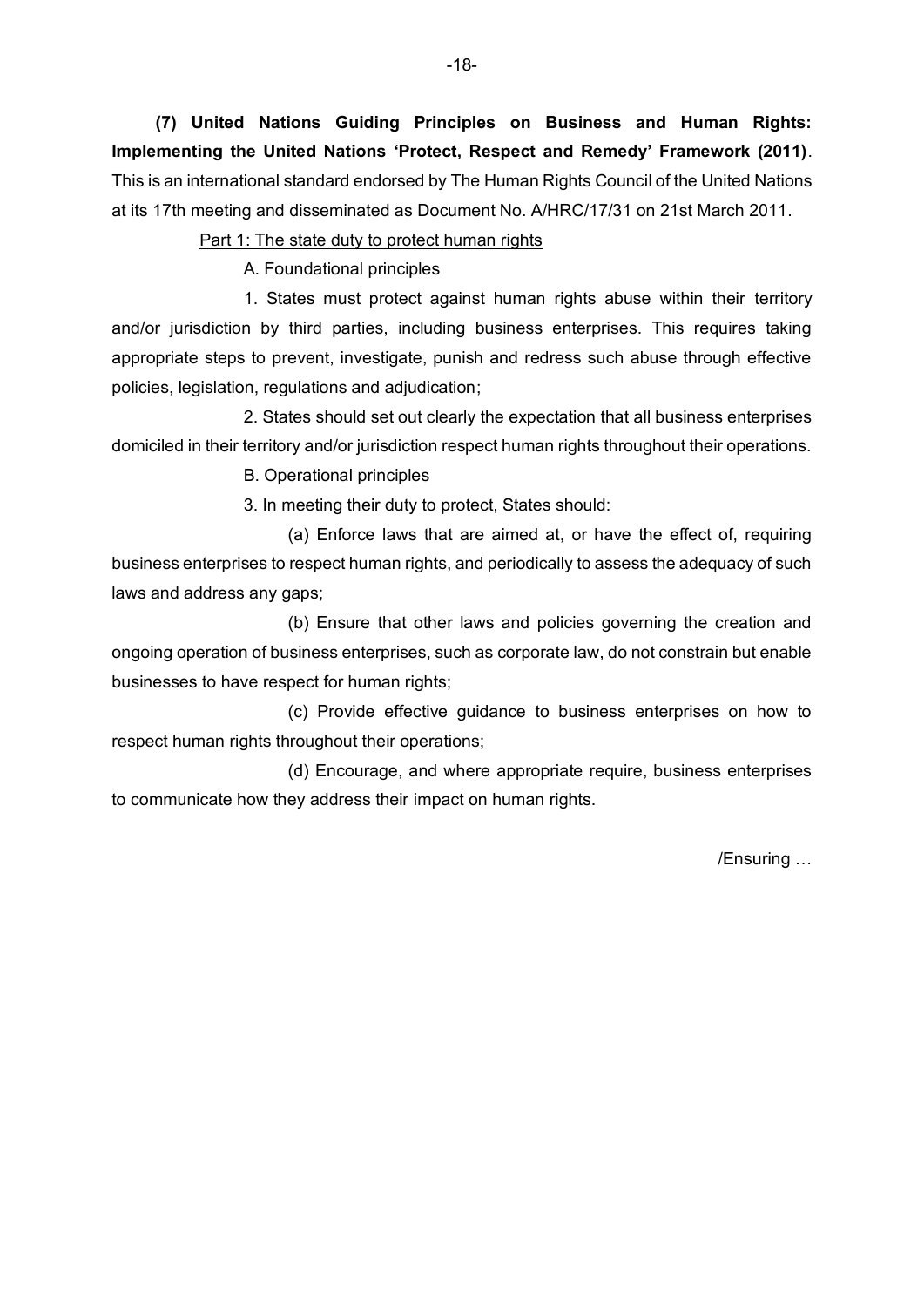Ensuring policy coherence

8. States should ensure that governmental departments, agencies and other State-based institutions that shape business practices are aware of and observe the State's human rights obligations when fulfilling their respective mandates, including by providing them with relevant information, training and support.

Part 2: The corporate responsibility to protect human rights

A. Foundational principles

11. Business enterprises should respect human rights. This means that they should avoid infringing on the human rights of others and should address adverse human rights impacts with which they are involved.

12. The responsibility of business enterprises to respect human rights refers to internationally recognized human rights, understood, at a minimum, as those expressed in the International Bill of Human Rights and the principles concerning fundamental rights set out in the International Labour Organization's Declaration on Fundamental Principles and Rights at Work.

13. The responsibility to respect human rights requires that business enterprises:

(a) Avoid causing or contributing to adverse human rights impacts through their own activities, and address such impacts when they occur;

(b) Seek to prevent or mitigate adverse human rights impacts that are directly linked to their operations, products or services by their business relationships, even if they have not contributed to those impacts.

14. The responsibility of business enterprises to respect human rights applies to all enterprises regardless of their size, sector, operational context, ownership and structure. Nevertheless, the scale and complexity of the means through which enterprises meet that responsibility may vary according to these factors and with the severity of the enterprise's adverse human rights impacts.

 $/15$  In order to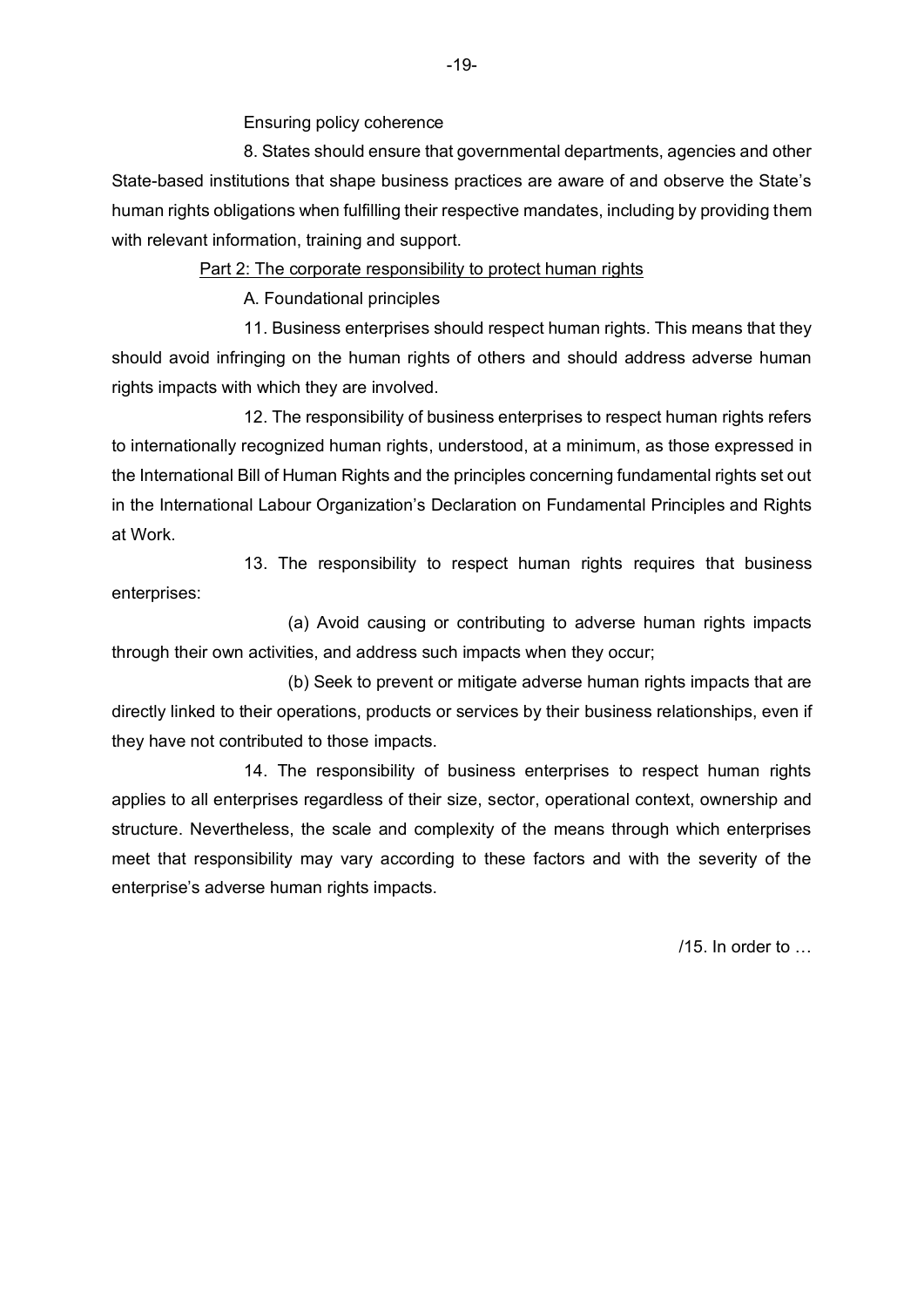15. In order to meet their responsibility to respect human rights, business enterprises should have in place policies and processes appropriate to their size and circumstances, including:

(a) A policy commitment to meet their responsibility to respect human rights;

(b) A human rights due diligence process to identify, prevent, mitigate and account for how they address their impacts on human rights;

(c) Processes to enable the remediation of any adverse human rights impacts they cause or to which they contribute.

B. Operational principles

Policy commitment

16. As the basis for embedding their responsibility to respect human rights, business enterprises should express their commitment to meet this responsibility through a statement of policy that:

(a) Is approved at the most senior level of the business enterprise;

(b) Is informed by relevant internal and/or external expertise;

(c) Stipulates the enterprise's human rights expectations of personnel,

business partners and other parties directly linked to its operations, products or services;

(d) Is publicly available and communicated internally and externally to all personnel, business partners and other relevant parties;

(e) Is reflected in operational policies and procedures necessary to embed it throughout the business enterprise.

Human rights due diligence

17. In order to identify, prevent, mitigate and account for how they address their adverse

/human rights impacts …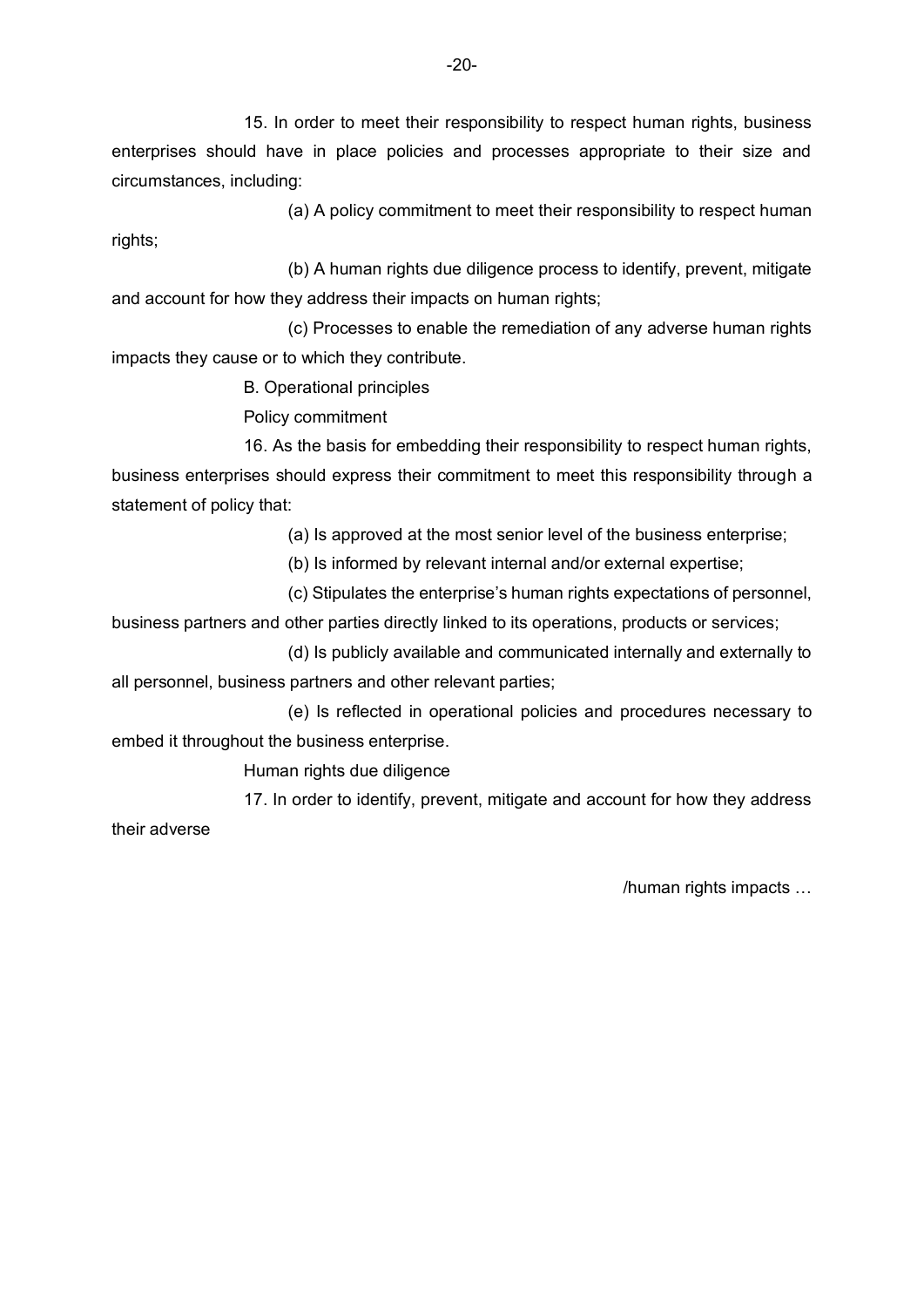human rights impacts, business enterprises should carry out human rights due diligence. The process should include assessing actual and potential human rights impacts, integrating and acting upon the findings, tracking responses, and communicating how impacts are addressed. Human rights due diligence:

(a) Should cover adverse human rights impacts that the business enterprise may cause or contribute to through its own activities, or which may be directly linked to its operations, products or services by its business relationships;

(b) Will vary in complexity with the size of the business enterprise, the risk of severe human rights impacts, and the nature and context of its operations;

(c) Should be ongoing, recognizing that the human rights risks may change over time as the business enterprise's operations and operating context evolve.

18. In order to gauge human rights risks, business enterprises should identify and assess any actual or potential adverse human rights impacts with which they may be involved either through their own activities or as a result of their business relationships. This process should:

(a) Draw on internal and/or independent external human rights expertise;

(b) Involve meaningful consultation with potentially affected groups and other relevant stakeholders, as appropriate to the size of the business enterprise and the nature and context of the operation.

Remediation

22. Where business enterprises identify that they have caused or contributed to adverse impacts, they should provide for or cooperate in their remediation through legitimate processes.

Issues of context

23. In all contexts, business enterprises should:

(a) Comply with all applicable laws and respect internationally recognized human rights, wherever they operate;

(b) Seek ways to honour the principles of internationally recognized human rights when faced with conflicting requirements;

 $/(c)$  Treat  $\dots$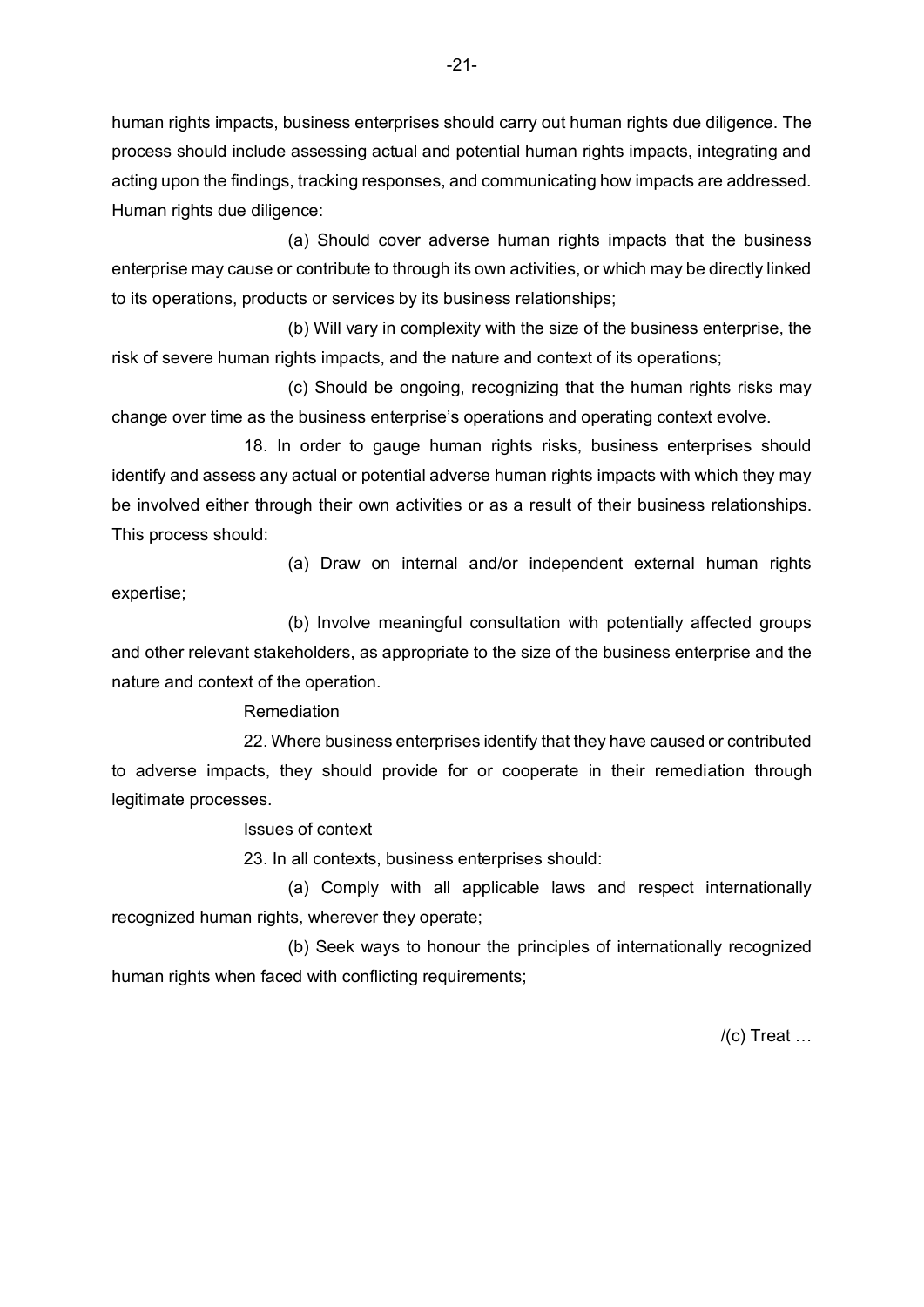(c) Treat the risk of causing or contributing to gross human rights abuses as a legal compliance issue wherever they operate.

### Part 3: Access to remedy

A. Foundational principle

25. As part of their duty to protect against business-related human rights abuse, States must take appropriate steps to ensure, through judicial, administrative, legislative or other appropriate means, that when such abuses occur within their territory and/or jurisdiction those affected have access to effective remedy.

B. Operational principles

State-based judicial mechanisms

26. States should take appropriate steps to ensure the effectiveness of domestic judicial mechanisms when addressing business-related human rights abuses, including considering ways to reduce legal, practical and other relevant barriers that could lead to a denial of access to remedy.

Non-State-based grievance mechanisms

28. States should consider ways to facilitate access to effective non-State-based grievance mechanisms dealing with business-related human rights harms.

## **5. Opinions and Resolutions of the Subcommittee for Community Rights**

The Subcommittee for Community Rights considered and investigated the data obtained from the complainants' verbal testimony and supporting documents of the complaint, and their travels to hear additional information from villagers in the areas of the villages of O'Bat Moan, Taman, Trapaing Veng and Ktum, on the 11th of August 2014, as well as the documents and testimony of Mitr Phol Sugar Corporation Limited, with the facts and opinions summarized as follows:

(1) Communities from all four villages, that is, communities from the villages of Bos, O'Bat Moan, Taman, Trapaing Veng and Ktum, were local communities with Cambodian people in residence who had made their livings in the area for a long time already. The villagers in these communities had normal ways of life and of practicing agriculture such as growing rice and various vegetables

/and ...

-22-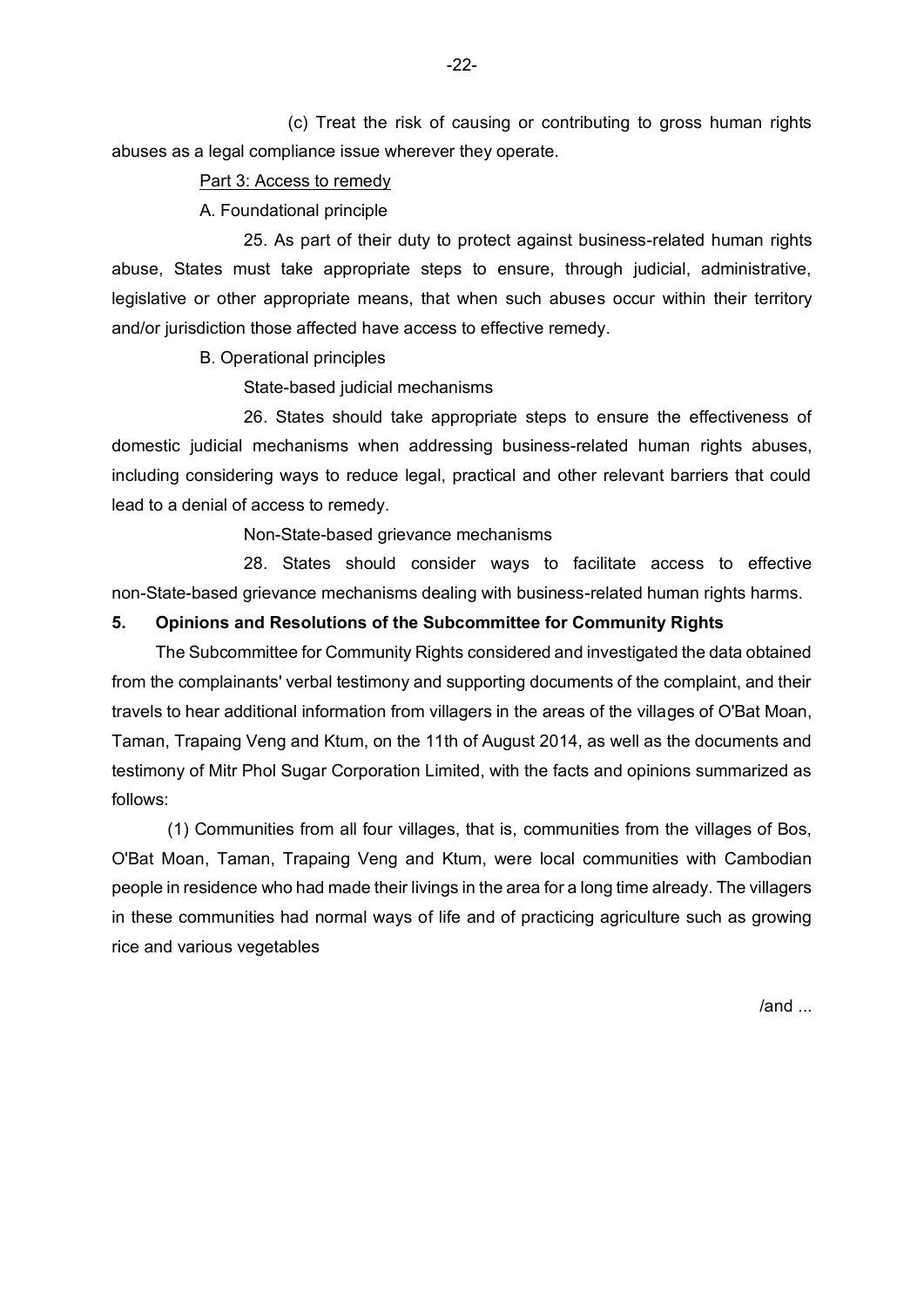and gathering forest products from adjacent community forests. Regarding this, these facts were consistent with reports of field research which undertook to study data from communities in the village of O'Bat Moan, that the villagers were able to look after their families selfsufficiently from mixed agriculture and collecting products from nearby forests. Growing rice and collecting forest products was formerly the villagers' main source of income, and they also planted other crops on the land as food and for additional income. The villagers of O'Bat Moan were able to live self-sufficiently from their abilities to plant enough rice to feed their families. The communities of all four villages, who had been reliant and dependent on local natural resources for long periods, were therefore entitled to determine their own intentions; they were entitled to freely manage consumable property and natural resources, and they were entitled to not be deprived of those rights in living their lives in whatever case. These rights have been endorsed in international conventions and the ASEAN Declaration on Human Rights.

(2) Managing the land to give a concession to Mitr Phol Sugar Corporation Limited caused an impact and was a violation of human rights of the Cambodian people, that is to say, the compulsory eviction of villagers from the land which the community had relied on for its way of life for a long time, with the burning of many hundreds of villagers' houses in the villages of O'Bat Moan and Bos, the arrest and court cases against villagers who were complaining, the villagers losing all their land for agriculture, or in some cases that some parts of the land remaining were insufficient to feed family members, the lack of food security from the loss of land to make a living, the inability to harvest crops which they had grown, and the inability to gather forest products from community forest lands as the community forest land had become land under the company's concession as well. This information from the testimony of the complainants was consistent with the additional information the chair of the Subcommittee for Community Rights had travelled to hear from villagers in the villages of O'Bat Moan, Taman, Trapaing Veng and Ktum on the 11th of August 2014.

Regarding this, the villagers' needs, besides compensation and remedy for the damage to property which had a reason, the villagers also needed the land which they had previously used to make a living to be returned to them. This is because the loss of the land to make a living had a severe impact on their livelihoods. Although Mitr Phol Group (Mitr Phol Sugar Corporation Limited) had testified in documents to the Subcommittee for Community Rights on the 14th of July 2013, that Mitr Phol Group did not support the encroachment of land owned by others, or the eviction or destruction of property of any person, and that the investments of Mitr Phol Group in Cambodia had been conducted correctly according to the laws of Cambodia at every step, while also being consistent with the United Nations guidelines concerning business and human rights, in which in the contractual agreement, the Cambodian government would be the party

/making surveys ...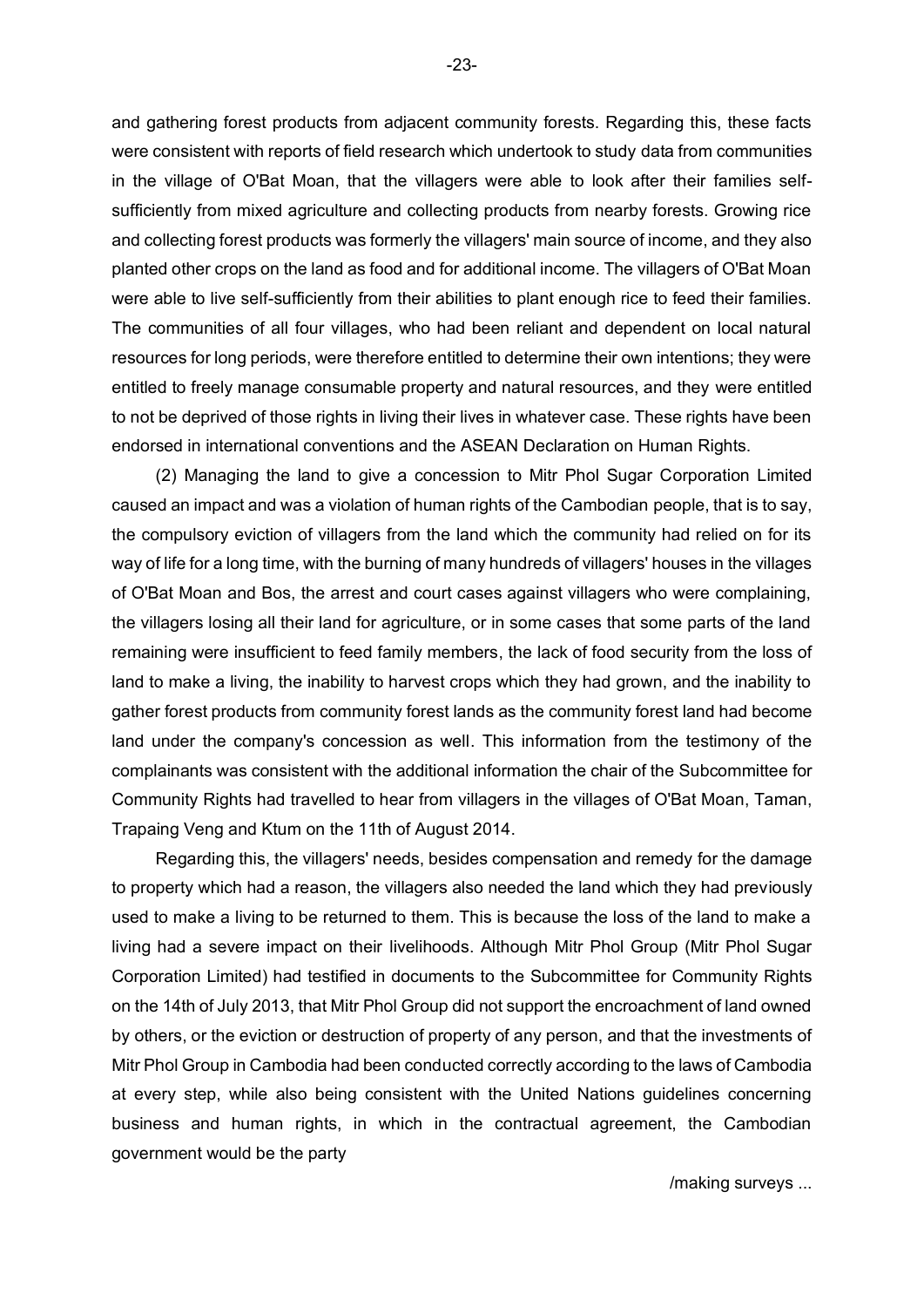making surveys and allocating concession land for agriculture to Mitr Phol Group, and that at present, Mitr Phol Group had notified of returning all of the land which it had received for the concession to the Cambodian government, and also closing its subsidiary companies in Cambodia, with facts appearing from investigation that the company had been informed of human rights violations of the forced evictions and burning of houses and crops of the villagers for the villagers to leave the area and give the land to the company's business concession. This caused distress to the villagers with nowhere to live, and unfair payment of compensation, while also malevolently arresting and pursuing cases against the villagers as a result of the villagers demanding justice. It is considered that the violations of human rights which had occurred in Cambodia were actions pertinent to enabling Angor Sugar Co. Ltd, Tonle Sugar Cane Co. Ltd and Cane and Sugar Co. Ltd, which were direct investments of Mitr Phol Sugar Corporation Limited or joint investments with other companies, which had received land concessions to operate their business in Cambodia, and which were in violation of the United Nations Guiding Principles on Business and Human Rights: Implementing the Protect, Respect, Remedy Framework (2011), which has a foundational principle for business organizations to respect the principles of Human Rights by avoiding commission or omission of acts causing impacts on human rights, or violating the human rights of others. They should oversee the negative aspects from the involvement of their business organization, as well as find ways to prevent or reduce human rights impacts directly connected with the operations of production or services provided by the organization which are the result of business relationships, even though the business operation does not have a part in causing those impacts.

The problems following from these complaints caused Mitr Phol Sugar Corporation Limited to implement returning all of their concession land to the Cambodian government. In this, they withdrew from the concession lands and have also implemented the closure of their subsidiary companies in Cambodia. They have also hired an international consultant to conduct studies of the data of the damage arising from the company's land concession in the area. They have also testified to the Subcommittee on Community Rights that the company was ready to take responsibility for the damage which had occurred by using the framework of the International Finance Corporation, which is a framework accepted and used at the international level by the ADB and the World Bank, to compensate for the damage to the people of Cambodia. It is therefore considered that the company accepts that a problem of the violation of human rights has genuinely arisen on the concession land, and the company has expressed its intention to remedy this problem which is a result of business relations.

-24-

/However ...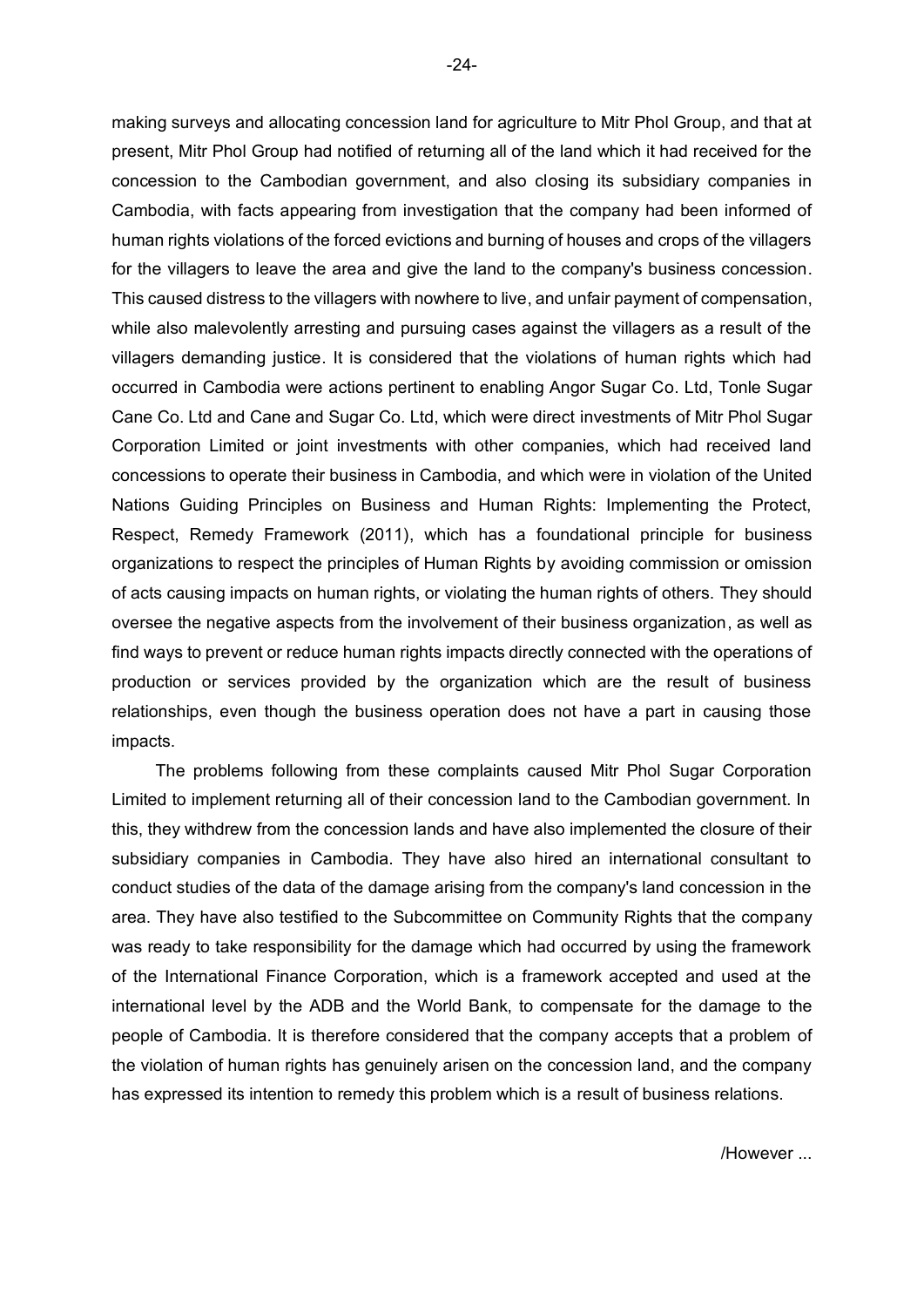However, the Subcommittee on Community Rights has the opinion that the problem of human rights violations which has occurred on the company's concession lands are the direct responsibility of Mitr Phol Sugar Corporation Limited, because the land concession came into being for the benefit of the company's business operations, and the company is the business beneficiary from being granted those land concessions. Despite the company requesting to return all the concession lands to the Cambodian government and implementing the closure of its subsidiaries in Cambodia, with the result that the company no longer had any legal connection with the concession land, the company still had liability for remedy and compensation for the impacts which had occurred, according to the principles of the United Nations Guiding Principles on Business and Human Rights: Implementing the Protect, Respect, Remedy Framework (2011), which stipulates that a business organization must find ways to prevent or reduce impacts on human rights directly connected with its manufacturing or service operations which are the result of business relations, even if the business organization did not have a part in causing that impact. It also had to operate its business responsibly by adhering to the principles of human rights in preventing and reducing damage, by having an assessment of impacts on human rights which had occurred, and following up impacts closely, including communicating with the public to be sure that the impacted parties had been looked after and remedied fairly.

The Subcommittee has the opinion that Mitr Phol Sugar Corporation Limited receiving the land concessions had pertinence to causing a violation of human rights to the people of Cambodia. The company thus has a duty and responsibility to remedy the damage, including following up on the problem until redress had been completed and being fair to the impacted parties, according to the United Nations Guiding Principles on Business and Human Rights: Implementing the Protect, Respect, Remedy Framework (2011).

The Subcommittee has policy recommendations for Mitr Phol Sugar Corporation Limited and the government as follows:

(1) Mitr Phol Sugar Corporation Limited should consider compensation and remedy for damage which had occurred to villagers in the communities in the villages of Bos, O'Bat Moan, Taman, Trapaing Veng and Ktum in Oddar Meanchey Province in the northeast region of Cambodia

/according to ...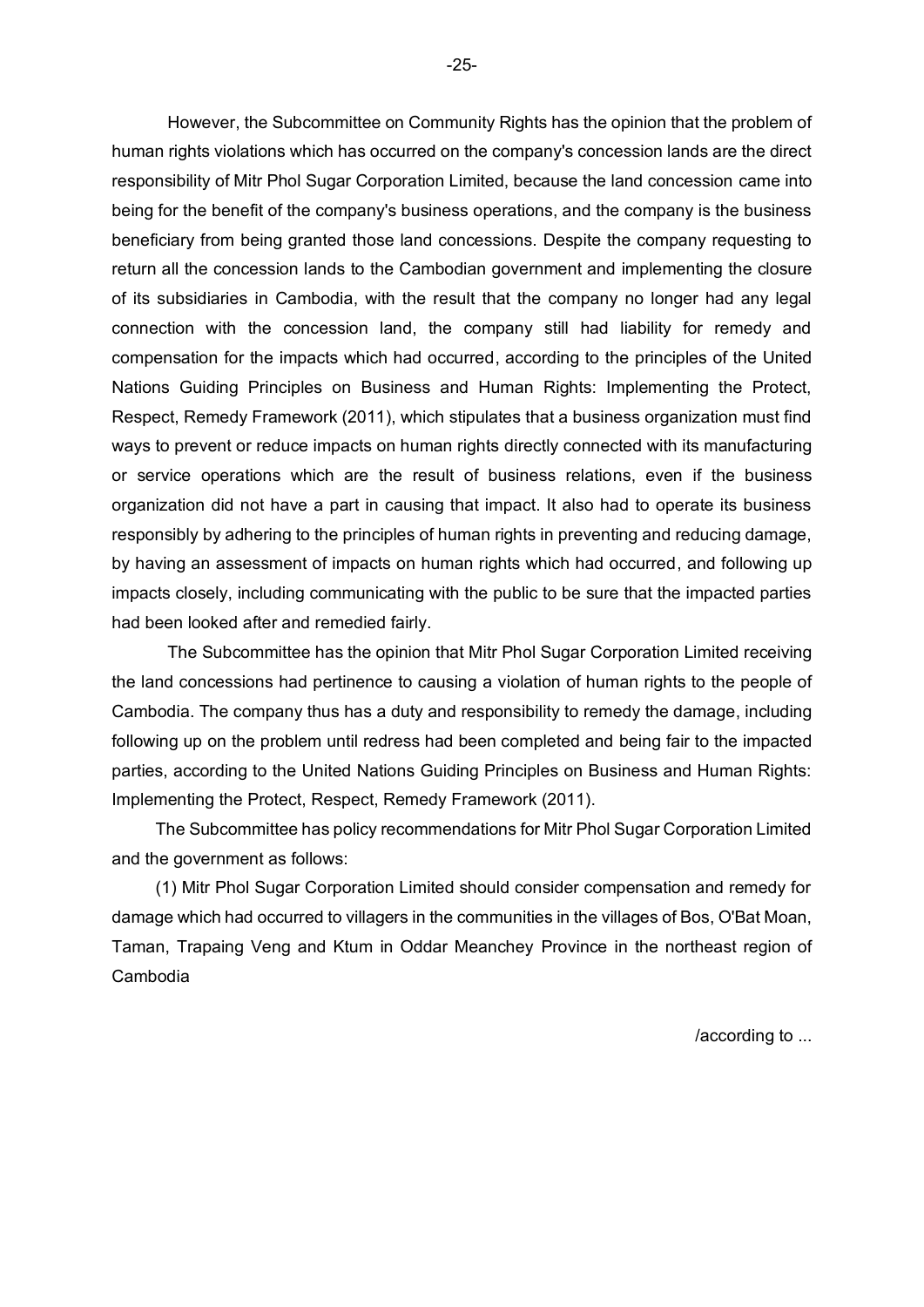according to the intentions it had expressed to the Subcommittee on Community Rights on the 12th May 2015, and in the company's written testimony dated 9th July 2015, in which the impacted villagers should have participation in the consideration of compensation and remedy at every stage, until the impacted parties have been compensated and remedied fairly, including consideration of any undertaking which would be a guarantee that the villagers would have their land returned in the amount of land where they had formerly made their livings.

(2) The Council of Ministers, the Ministry of Foreign Affairs, the Ministry of Commerce, the Stock Exchange of Thailand, the Bank of Thailand and other pertinent bodies should establish mechanisms or stipulate obligations in oversight of foreign investment of investors of Thai nationality, to have respect for the basic principles of Human Rights, using the framework of the United Nations Guiding Principles on Business and Human Rights: Implementing the Protect, Respect, Remedy Framework (2011).

### **6. Opinions of the National Human Rights Commission of Thailand**

The National Human Rights Commission of Thailand made consideration in the meeting about protections and standards of protection of Human Rights Number 32/2558 on the 21st of September 2015, in the case of the complaint with allegations that the business operations of Mitr Phol Sugar Corporation Limited, and three joint venture companies which were Angor Sugar Co Ltd, Tonle Sugar Cane Co Ltd, and Cane and Sugar Valley Co Ltd, were commissions or omissions of acts with the attributes of being human rights violations arising from land concessions granted for sugar industry business operations in the areas of Samrong and Chongkal Districts in Oddar Meanchey Province in the northeast of Cambodia in the areas of communities in the five villages of Bos, O'Bat Moan, Taman, Trapaing Veng and Ktum by Mitr Phol Sugar Corporation Limited, a Thai business organization doing joint business. It was seen that the case of business operations in this area of Cambodia in fact appeared to be inconsistent with the corporate responsibility to respect human rights according to the United Nations Guiding Principles on Business and Human Rights: Implementing the Protect, Respect, Remedy Framework (2011) Part 2, Article 11 and Article 13, and Mitr Phol Sugar Corporation Limited was responsible for operating its business according to the principles of Article 17, Article 18, Article 22 and Article 23.

/Regarding this, ...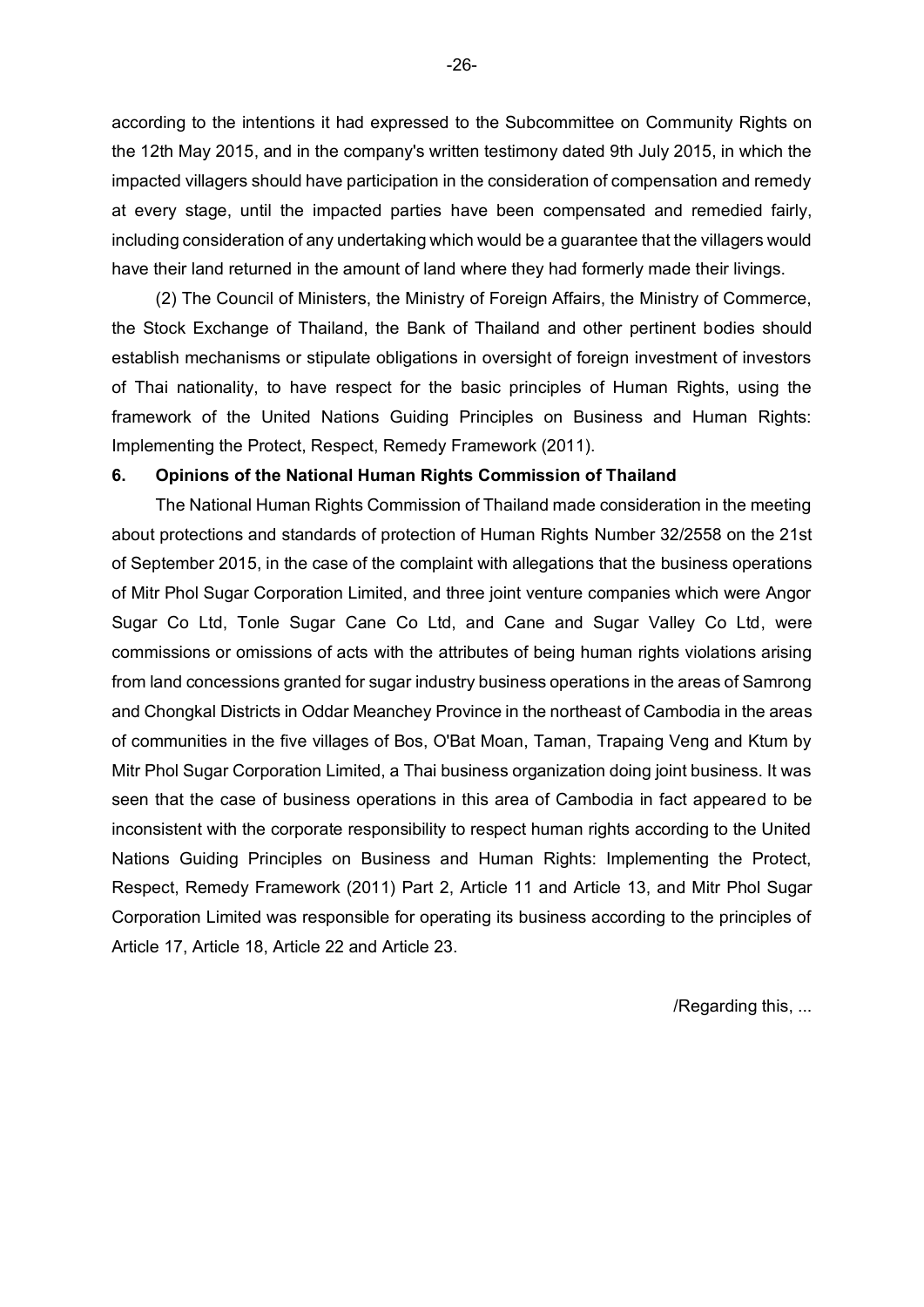Regarding this, it appeared from investigation of the facts of the Subcommittee for Community Rights on the 12th May 2015, and according to the company's written testimony of the 9th July 2015, that Mitr Phol Sugar Corporation Limited had withdrawn its investment and returned all the concession lands to the Cambodian government, and had hired International Environment Management, a company of Swiss nationality, to survey data of the damages which had occurred on the concession lands for further compensation and remedy. However, the National Human Rights Commission of Thailand (in a majority decision of five votes) had the opinion that Mitr Phol Sugar Corporation Limited should consider amending its business operating policies in a direction which did not cause the violation of human rights in any form, in any area. It should consider implementing compensation and remedy for the damages which had occurred to Cambodian people in the communities of the villages of Bos, O'Bat Moan, Taman, Trapaing Veng and Ktum in Oddar Meanchey Province in Cambodia, according to the intentions testified to the Subcommittee on Community Rights on the 12th May 2015, and according to the written testimony of the company dated 9th July 2015, until the affected parties have been compensated and remedied fairly, and the policies recommended to the Council of Ministers and other pertinent agencies.

### **7. Policy recommendations**

National Human Rights Commission of Thailand passed a resolution to make policy recommendations to the Council of Ministers, the Ministry of Foreign Affairs, the Ministry of Commerce, the Stock Exchange of Thailand, the Bank of Thailand and other pertinent bodies, that they should establish mechanisms or stipulate obligations in oversight of foreign investment of investors of Thai nationality to have respect for the basic principles of Human Rights, using the framework of the United Nations Guiding Principles on Business and Human Rights: Implementing the Protect, Respect, Remedy Framework (2011).

/8. Resolution …